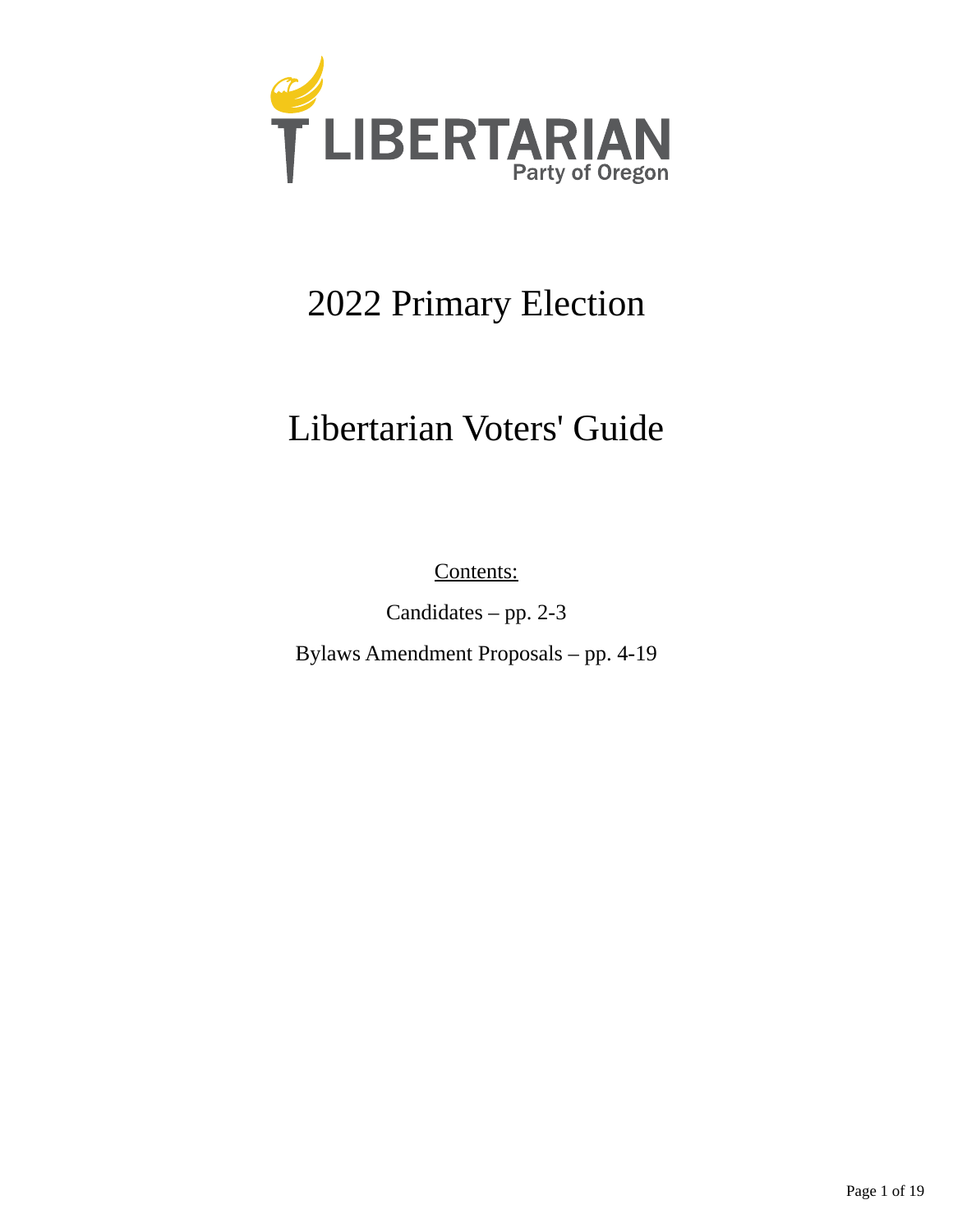## **Candidates**

## **US Senator**

|                    | <b>John Newton</b><br>Libertarian                                                                                                                                                                                                        |
|--------------------|------------------------------------------------------------------------------------------------------------------------------------------------------------------------------------------------------------------------------------------|
| No photo submitted | I'm 30 years old. And everything that was<br>promised to my generation from the<br>federal government has been a lie. We<br>can't afford a house. We can't afford<br>education. We can't afford healthcare. We<br>can hardly afford gas. |
|                    | I'm done with these red and blue tied<br>typente promising us the world and giving us a failing empire. Thou've                                                                                                                          |

tyrants promising us the world and giving us a failing empire. They've successfully controlled the American people with fear to pay off industrial complexes for "our benefit".

The cycle of more government being needed to fix problems government created in the first place has us up to \$30,000,000,000,000 in debt. Let's break free.

John R Newton

## **Governor**



## **R. Leon Noble** Libertarian

It is rather difficult to come into any party, after being politically homeless for decades, and be welcomed. I want to make sure that everyone currently in our party understands that the growth of our party requires us to welcome those who don't quite understand yet.

However, I also understand that we have our differences.

I often find myself engaged in discussion with someone who does not understand. Occasionally, they are new to the party or outside of it completely. I often find them trying to pigeonhole libertarian ideals as a rightist or a leftist concept; some days it's hard to explain that concept, others it's easy.

The long game of our party should be growth. If the party members prevent others from finding their political home, the party won't grow.

Libertarian ideas won't grow. We, as a public, won't grow.

I have already adopted a number of thoughts and policy points that don't meet with all the party members' ideas. The Governor should be a fulcrum point between the people and their representatives. The point there is no power in the office of the Governor, or any other public elected office is often ignored

Explaining the role of government is to prevent the public from being sacked by neighbors and government itself, is incredibly difficult after generations of indoctrination by government entities.

I am not running for governor of the Libertarian party of Oregon. I am running for Governor of Oregon.

To achieve the balance that Oregon desires and requires, it is important to be kind and take the time to listen to all the people of Oregon, not just the party I belong to.

This makes my request of you even more unique:

I'm not asking for your vote. I'm asking for your help. lend me your voice and together we will set Oregon free.

My platform, links, and other discussion can be found at setOregonfree.com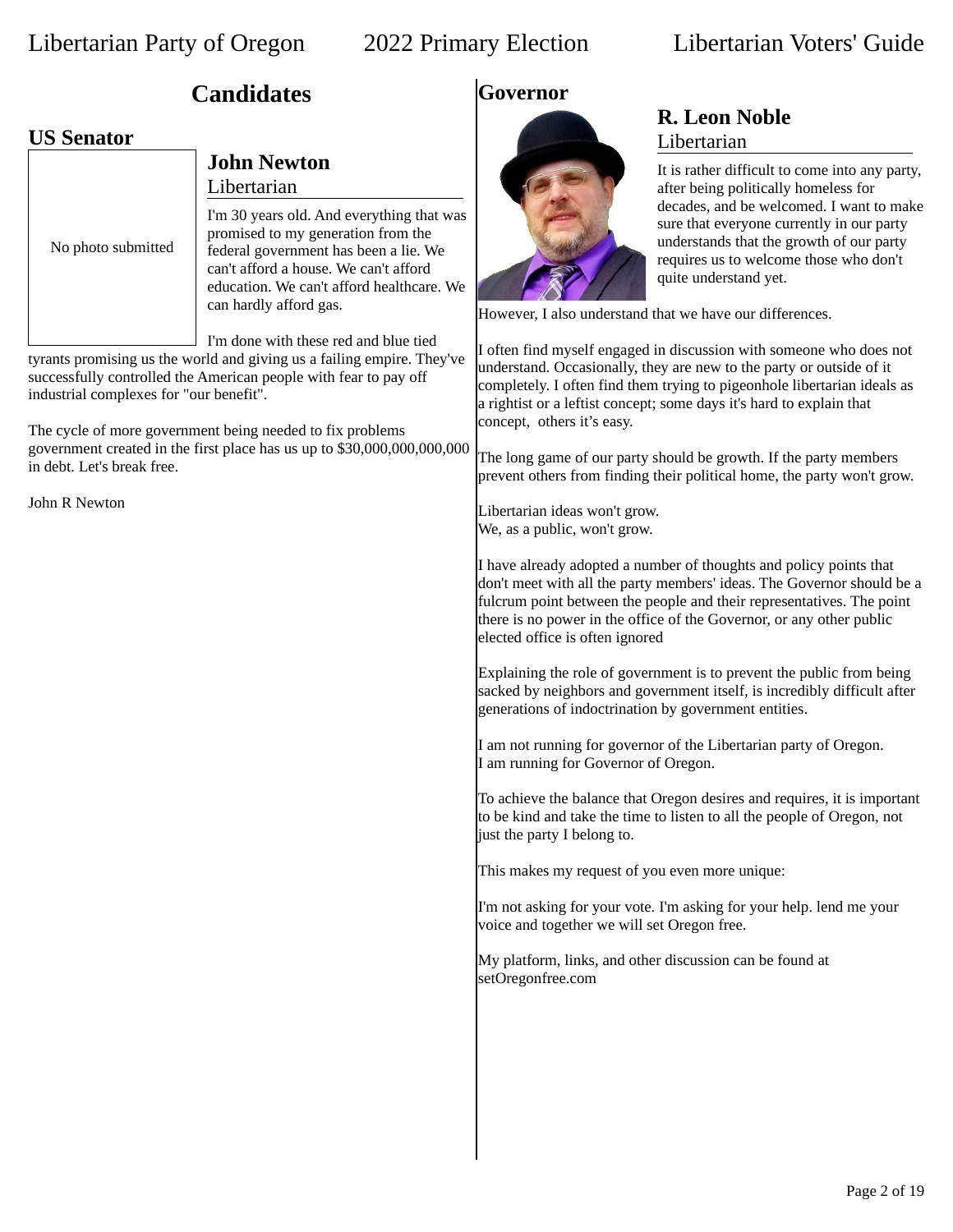## **State Senator, district 11**



## **Kim Thatcher**

Republican

**Occupational Background:** Construction Projects Management; Equipment Operator; Concrete Technician

**Educational Background:** Oregon City High School, Portland State University

**Prior Governmental Experience:** State

Representative 2005-2014; State Senator 2014 to present; Appointments include Oregon Transparency Commission; Public Records Advisory Commission.

**Community Activities:** Keizer, Salem, Chehalem Valley, Woodburn and Wilsonville Area Chambers of Commerce; National Federation of Independent Business; Board Member of Oregon Charter Academy

**Personal:** Happily married 37 years. Three daughters, one son and seven adorable grandchildren. Licensed to fly small airplanes into clouds, though often happily prioritizing family, church, work, and community commitments. Finds cheap, daily entertainment playing with her dogs and cats.

### **WORKING FOR A LESS INTRUSIVE GOVERNMENT, PROTECTING INDIVIDUAL RIGHTS AND HOLDING GOVERNMENT ACCOUNTABLE**

- Kim works to unwind crippling regulations interfering with private property and the ability for individuals to pursue economic success through free market.
- Kim opposes unaccountable emergency powers and introduced legislation to hold the governor accountable.
- Kim supports health freedom. She wrote legislation to ban publicserving entities from requiring proof of vaccination.
- Kim supports free speech which she believes is not only the right to say something but also the ability to choose what to hear.
- Kim continues to protect Second Amendment rights so individuals can retain the ability to defend themselves and their loved ones.
- Kim pushes hard to allow parents a wider range of educational freedom so they can choose the best path of success for their children.
- Kim supports individual privacy and supports greater government transparency by reining in agency rulemaking, and improving citizens' access to public records.
- Kim contends that all legislators should put their names on introduced legislation promoting transparency in lawmaking while bolstering accountability to voters.
- Kim continues to call for regular and thorough election-system audits to ensure honest elections that voters can trust.

VOTE KIM THATCHER for State Senate www.kimthatcher.com (Information furnished by Friends of Kim Thatcher.)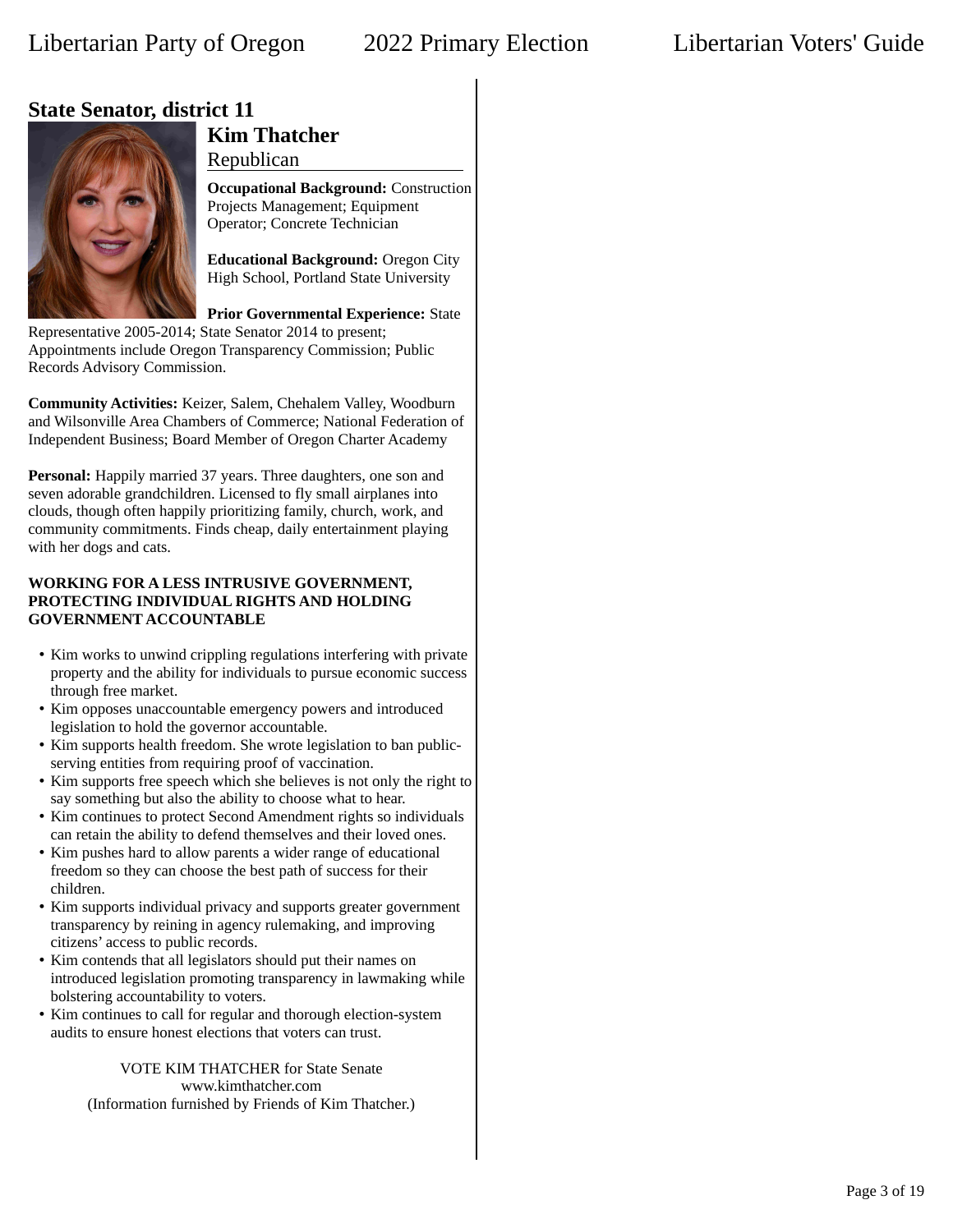## **Constitution and Bylaws Amendment Proposals**

Your primary election ballot includes proposed amendments to the Constitution and Bylaws (hereafter: bylaws) that govern the operation of the Libertarian Party of Oregon. These proposals were approved by the delegates at the LPO's convention on May 15, 2021, to be sent by mail ballot for ratification. Each proposed amendment requires a two-thirds vote at this election to be adopted.

Our bylaws are our governing documents, and these proposed amendments are important to the LPO's future. Please give them your serious consideration.

Most of the proposed amendments are presented in a three-column format offering side-by-side views of the current wording, the proposed change, and the resulting wording if adopted. This presentation shows only excerpts from the bylaws. We encourage you to have a complete copy of the bylaws available as you consider the proposals. You can find the full text of the current bylaws at our website: <https://lporegon.org/bylaws/> (also available as a [PDF](https://lporegon.org/wp-content/uploads/Bylaws_Policies/LPOConstBylaws2016.pdf)).

The center column showing the proposed change uses strikethrough to indicate text being removed and underline to indicate text being added. Some proposed amendments which are very simple or are pure additions of new text are presented as ordinary text without the three-column format.

All party members had the opportunity to submit statements arguing in support or opposition to these proposed bylaws amendments. The Board of Directors also submitted some statements. These statements may be found in this guide following the proposal they apply to.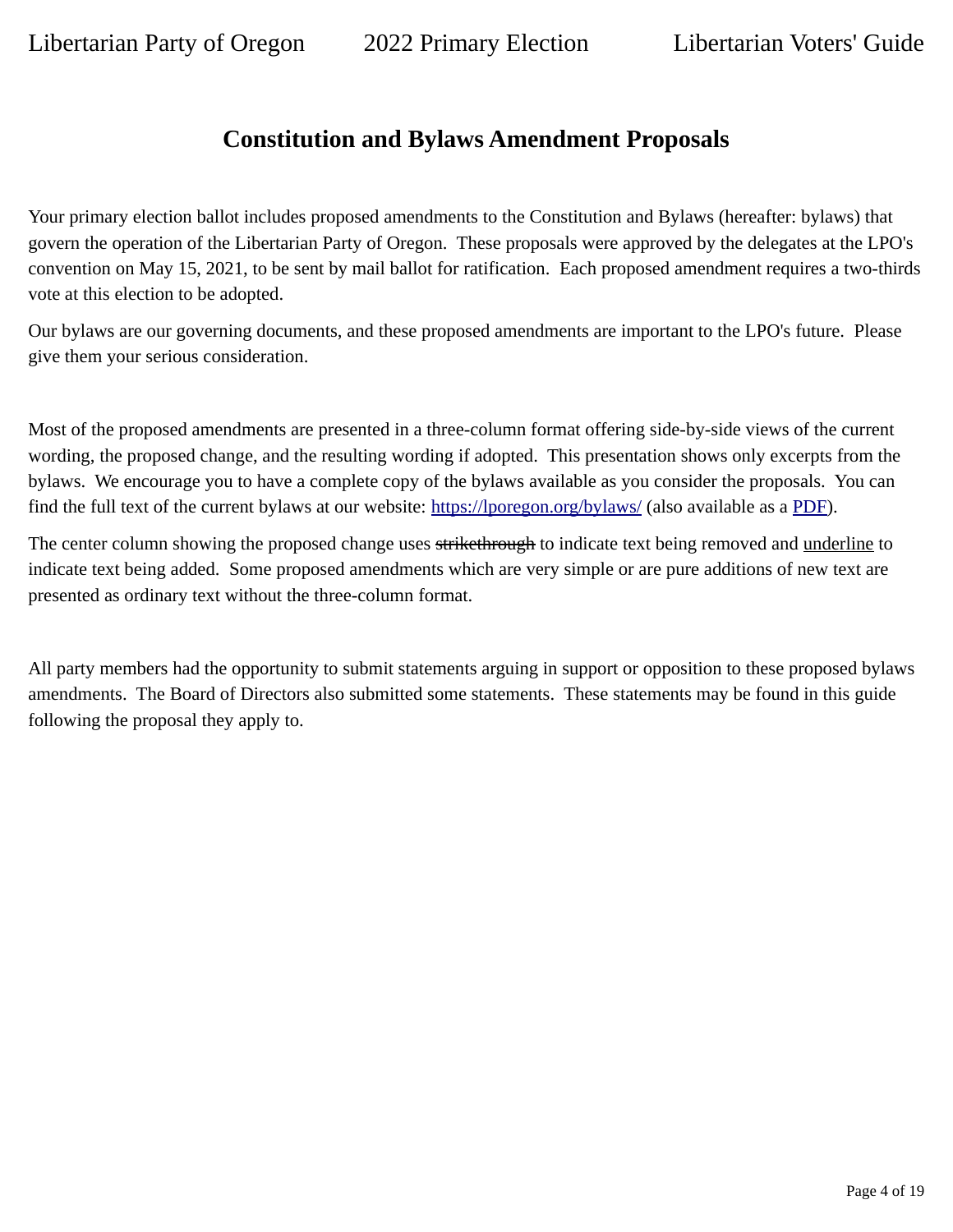## **Proposal #1: Procedure to Amend Bylaws**

Text of proposed change: Amend the Libertarian Party of Oregon Constitution and Bylaws by striking out the second paragraph of Article 7, Section 2, and striking out the entirety of Article 13 and inserting the following in its place:

Article 13 – Amendment

Sec 1: Referrals

Amendments to this constitution and bylaws must always be referred to a vote of the membership.

Conventions may refer amendments, or withdraw any pending referrals, by a two-thirds vote. The Board of Directors may refer amendments, or withdraw its own pending referrals, by a unanimous vote.

### Sec 2: Ratification

Referred amendments are subject to ratification by a two-thirds vote in a mail or electronic ballot. The board of directors must decide whether to combine a ratification ballot with the next regular primary election ballot or to send an earlier special ballot. For special ballots, the list of electors must be created in the same manner as for regular primary election ballots.

If a primary election season nominates by convention rather than by ballot, amendments that would have been ratified at that ballot shall remain pending.

### Sec 3: Effective Date

Amendments adopted solely to comply with legal requirements take effect immediately upon referral. All other amendments take effect upon ratification.

| <b>Current Wording</b>                                                                                                                                                                                                                                                                                                 | <b>Proposed Change</b>                                                                                                                                                                                                                                                                                                                                                                                                                                                                                           | <b>Wording If Adopted</b>                                                                                                                                                                                                                                                                                              |
|------------------------------------------------------------------------------------------------------------------------------------------------------------------------------------------------------------------------------------------------------------------------------------------------------------------------|------------------------------------------------------------------------------------------------------------------------------------------------------------------------------------------------------------------------------------------------------------------------------------------------------------------------------------------------------------------------------------------------------------------------------------------------------------------------------------------------------------------|------------------------------------------------------------------------------------------------------------------------------------------------------------------------------------------------------------------------------------------------------------------------------------------------------------------------|
| Article 7 – Conventions                                                                                                                                                                                                                                                                                                | Article 7 – Conventions                                                                                                                                                                                                                                                                                                                                                                                                                                                                                          | Article 7 - Conventions                                                                                                                                                                                                                                                                                                |
| Sec 2: Special Conventions                                                                                                                                                                                                                                                                                             | Sec 2: Special Conventions                                                                                                                                                                                                                                                                                                                                                                                                                                                                                       | Sec 2: Special Conventions                                                                                                                                                                                                                                                                                             |
| The board of directors, or a group of voting members of no<br>less than 1% of the voting members, may call a special<br>other business as needed. The purpose for a special<br>convention must be included in the notice for the convention<br>and the program for the convention cannot deviate from this<br>purpose. | The board of directors, or a group of voting members of no<br>less than 1% of the voting members, may call a special<br>convention to revise the Constitution and Bylaws and perform convention to revise the Constitution and Bylaws and perform convention to revise the Constitution and Bylaws and perform<br>other business as needed. The purpose for a special<br>convention must be included in the notice for the convention<br>and the program for the convention cannot deviate from this<br>purpose. | The board of directors, or a group of voting members of no<br>less than 1% of the voting members, may call a special<br>other business as needed. The purpose for a special<br>convention must be included in the notice for the convention<br>and the program for the convention cannot deviate from this<br>purpose. |
| Amendments to the Constitution and Bylaws adopted in a                                                                                                                                                                                                                                                                 | Amendments to the Constitution and Bylaws adopted in a-                                                                                                                                                                                                                                                                                                                                                                                                                                                          | Article 13 – Amendment                                                                                                                                                                                                                                                                                                 |
| special convention solely to comply with requirements of                                                                                                                                                                                                                                                               | special convention solely to comply with requirements of                                                                                                                                                                                                                                                                                                                                                                                                                                                         | Sec 1: Referrals                                                                                                                                                                                                                                                                                                       |
| Oregon law take effect immediately, but are subject to                                                                                                                                                                                                                                                                 | Oregon law take effect immediately, but are subject to                                                                                                                                                                                                                                                                                                                                                                                                                                                           | Amendments to this constitution and bylaws must always be                                                                                                                                                                                                                                                              |
| ratification by a two-thirds vote in a mail ballot issued to                                                                                                                                                                                                                                                           | ratification by a two-thirds vote in a mail ballot issued to-                                                                                                                                                                                                                                                                                                                                                                                                                                                    | referred to a vote of the membership.                                                                                                                                                                                                                                                                                  |
| ratify such amendments.                                                                                                                                                                                                                                                                                                | ratify such amendments.                                                                                                                                                                                                                                                                                                                                                                                                                                                                                          |                                                                                                                                                                                                                                                                                                                        |
| Article 13 – Amendment                                                                                                                                                                                                                                                                                                 | Article 13 – Amendment                                                                                                                                                                                                                                                                                                                                                                                                                                                                                           | Conventions may refer amendments, or withdraw any<br>pending referrals, by a two-thirds vote. The Board of                                                                                                                                                                                                             |
| Sec 1: Amendment                                                                                                                                                                                                                                                                                                       | Sec 1: Amendment                                                                                                                                                                                                                                                                                                                                                                                                                                                                                                 | Directors may refer amendments, or withdraw its own                                                                                                                                                                                                                                                                    |
| A. Amendment in convention                                                                                                                                                                                                                                                                                             | A. Amendment in convention                                                                                                                                                                                                                                                                                                                                                                                                                                                                                       | pending referrals, by a unanimous vote.                                                                                                                                                                                                                                                                                |
|                                                                                                                                                                                                                                                                                                                        | This constitution and bylaws are amendable in convention by $ \text{This constitution} \text{ and }$ bylaws are amendable in convention by $ \text{Sec 2: Rational} \text{ (a)} $                                                                                                                                                                                                                                                                                                                                |                                                                                                                                                                                                                                                                                                                        |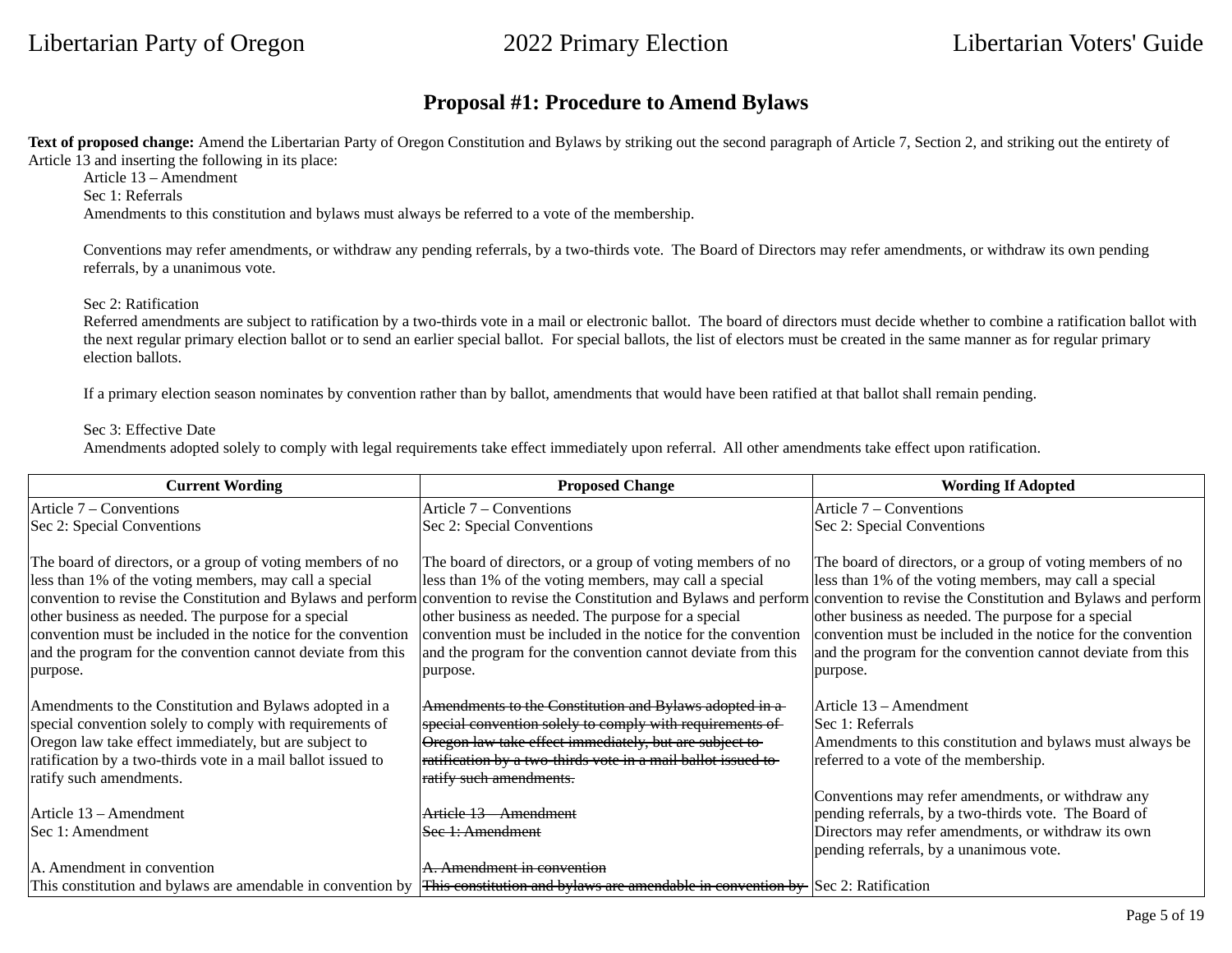| <b>Current Wording</b>                                                                                                                                                                                | <b>Proposed Change</b>                                                                                                                                                                                                                                         | <b>Wording If Adopted</b>                                                                                                      |
|-------------------------------------------------------------------------------------------------------------------------------------------------------------------------------------------------------|----------------------------------------------------------------------------------------------------------------------------------------------------------------------------------------------------------------------------------------------------------------|--------------------------------------------------------------------------------------------------------------------------------|
| $ a \text{ two-thirds vote provided that the convention is attended by }$<br>no less than 1% of all voting members. If the 1% requirement<br>is not met, any amendments that are passed at convention | $ a \text{ two-thirds vote provided that the convention is attended by-$<br>no less than 1% of all voting members. If the 1% requirement thirds vote in a mail or electronic ballot. The board of<br>is not met, any amendments that are passed at convention- | Referred amendments are subject to ratification by a two-<br>directors must decide whether to combine a ratification ballot    |
| must first be sent via mail ballot for ratification before they                                                                                                                                       | must first be sent via mail ballot for ratification before they-                                                                                                                                                                                               | with the next regular primary election ballot or to send an                                                                    |
| are adopted.                                                                                                                                                                                          | are adopted.                                                                                                                                                                                                                                                   | earlier special ballot. For special ballots, the list of electors<br>must be created in the same manner as for regular primary |
| B. Amendment by Mail Ballot                                                                                                                                                                           | <b>B.</b> Amendment by Mail Ballot                                                                                                                                                                                                                             | election ballots.                                                                                                              |
| Amendments passed during a convention attended by less                                                                                                                                                | Amendments passed during a convention attended by less-                                                                                                                                                                                                        |                                                                                                                                |
| than 1% of all voting members must be referred to a mail                                                                                                                                              | than 1% of all voting members must be referred to a mail-                                                                                                                                                                                                      | If a primary election season nominates by convention rather                                                                    |
| ballot. The board of directors must vote whether to send out a                                                                                                                                        | ballot. The board of directors must vote whether to send out a                                                                                                                                                                                                 | - than by ballot, amendments that would have been ratified at                                                                  |
| special ballot for this purpose, or wait until the next regular                                                                                                                                       | special ballot for this purpose, or wait until the next regular                                                                                                                                                                                                | that ballot shall remain pending.                                                                                              |
| primary election. If a special ballot is used, the same voting                                                                                                                                        | primary election. If a special ballot is used, the same voting                                                                                                                                                                                                 |                                                                                                                                |
| members must receive ballots as would be the case for the                                                                                                                                             | members must receive ballots as would be the case for the-                                                                                                                                                                                                     | Sec 3: Effective Date                                                                                                          |
| regular primary election. Amendments referred to a mail                                                                                                                                               | regular primary election. Amendments referred to a mail-                                                                                                                                                                                                       | Amendments adopted solely to comply with legal                                                                                 |
| ballot must be adopted by a margin of two-thirds of all votes                                                                                                                                         | ballot must be adopted by a margin of two-thirds of all votes                                                                                                                                                                                                  | requirements take effect immediately upon referral. All other                                                                  |
| returned. Secure electronic ballots may also be used for<br>special elections.                                                                                                                        | returned. Secure electronic ballots may also be used for-<br>special elections.                                                                                                                                                                                | amendments take effect upon ratification.                                                                                      |
|                                                                                                                                                                                                       |                                                                                                                                                                                                                                                                |                                                                                                                                |
|                                                                                                                                                                                                       | Article 13 - Amendment                                                                                                                                                                                                                                         |                                                                                                                                |
|                                                                                                                                                                                                       | Sec 1: Referrals                                                                                                                                                                                                                                               |                                                                                                                                |
|                                                                                                                                                                                                       | Amendments to this constitution and bylaws must always be                                                                                                                                                                                                      |                                                                                                                                |
|                                                                                                                                                                                                       | referred to a vote of the membership.                                                                                                                                                                                                                          |                                                                                                                                |
|                                                                                                                                                                                                       |                                                                                                                                                                                                                                                                |                                                                                                                                |
|                                                                                                                                                                                                       | Conventions may refer amendments, or withdraw any                                                                                                                                                                                                              |                                                                                                                                |
|                                                                                                                                                                                                       | pending referrals, by a two-thirds vote. The Board of                                                                                                                                                                                                          |                                                                                                                                |
|                                                                                                                                                                                                       | Directors may refer amendments, or withdraw its own                                                                                                                                                                                                            |                                                                                                                                |
|                                                                                                                                                                                                       | pending referrals, by a unanimous vote.                                                                                                                                                                                                                        |                                                                                                                                |
|                                                                                                                                                                                                       | Sec 2: Ratification                                                                                                                                                                                                                                            |                                                                                                                                |
|                                                                                                                                                                                                       | Referred amendments are subject to ratification by a two-                                                                                                                                                                                                      |                                                                                                                                |
|                                                                                                                                                                                                       | thirds vote in a mail or electronic ballot. The board of                                                                                                                                                                                                       |                                                                                                                                |
|                                                                                                                                                                                                       | directors must decide whether to combine a ratification ballot                                                                                                                                                                                                 |                                                                                                                                |
|                                                                                                                                                                                                       | with the next regular primary election ballot or to send an                                                                                                                                                                                                    |                                                                                                                                |
|                                                                                                                                                                                                       | earlier special ballot. For special ballots, the list of electors                                                                                                                                                                                              |                                                                                                                                |
|                                                                                                                                                                                                       | must be created in the same manner as for regular primary                                                                                                                                                                                                      |                                                                                                                                |
|                                                                                                                                                                                                       | election ballots.                                                                                                                                                                                                                                              |                                                                                                                                |
|                                                                                                                                                                                                       | If a primary election season nominates by convention rather                                                                                                                                                                                                    |                                                                                                                                |
|                                                                                                                                                                                                       | than by ballot, amendments that would have been ratified at                                                                                                                                                                                                    |                                                                                                                                |
|                                                                                                                                                                                                       | that ballot shall remain pending.                                                                                                                                                                                                                              |                                                                                                                                |
|                                                                                                                                                                                                       |                                                                                                                                                                                                                                                                |                                                                                                                                |
|                                                                                                                                                                                                       | Sec 3: Effective Date                                                                                                                                                                                                                                          |                                                                                                                                |
|                                                                                                                                                                                                       | Amendments adopted solely to comply with legal                                                                                                                                                                                                                 |                                                                                                                                |
|                                                                                                                                                                                                       | requirements take effect immediately upon referral. All other                                                                                                                                                                                                  |                                                                                                                                |
|                                                                                                                                                                                                       | amendments take effect upon ratification.                                                                                                                                                                                                                      |                                                                                                                                |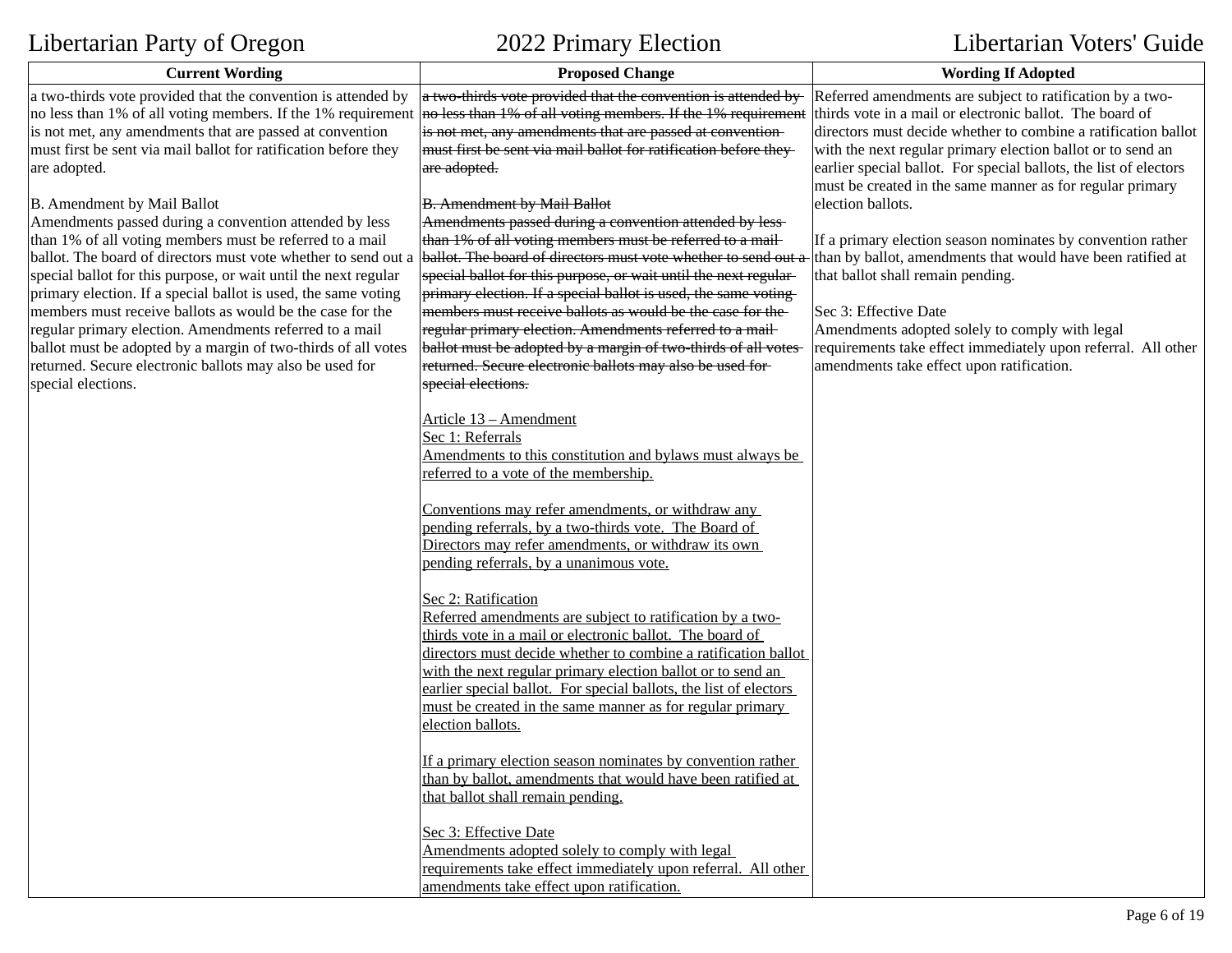## **(The following statement was provided by the Board of Directors.)**

The LPO made quorum at its biennial convention in 2021, but that is the only time in the past decade we have made quorum. Without a quorum, a convention can't refer bylaws amendments for your approval. The last time bylaws amendments were referred (in 2016), this was done through the Board of Directors' unclear authority to use the primary election to "decide any other matters referred for ratification." We don't think that's good enough.

This proposed amendment would:

- 1. Give the Board of Directors explicit authority to refer bylaws amendments, but only by unanimous vote.
- 2. Remove the provision that a convention with unrealistically high attendance (at least 1% of all party members) could amend the bylaws without a referral to mail ballot.
- 3. Clarify that bylaws amendment referrals would remain pending if the LPO does not hold a primary election (nominating candidates by convention, instead).

The Board of Directors recommends a vote in favor of this amendment.

## **Proposal #2: Electronic Voting**

Text of proposed change: Amend the Libertarian Party of Oregon Constitution and Bylaws by striking from Article 8, Section 1(A) the paragraph beginning with "The LPO may allow" and inserting the following in its place:

The LPO may allow voting members to opt-in to implement a method of electronic voting in lieu of receiving a mailed paper ballots. Additionally a A voting member may opt instead to receive a mailed or printable paper ballot, or opt out of receiving a ballot if they choose.

| <b>Current Wording</b>                                                                                              | <b>Proposed Change</b>                                                               | <b>Wording If Adopted</b>                                |
|---------------------------------------------------------------------------------------------------------------------|--------------------------------------------------------------------------------------|----------------------------------------------------------|
| $ Article 8 - Electronics$                                                                                          | Article 8 – Elections                                                                | Article 8 – Elections                                    |
| Sec 1: Methods of calling elections                                                                                 | Sec 1: Methods of calling elections                                                  | Sec 1: Methods of calling elections                      |
| A. Regular Primary Election                                                                                         | A. Regular Primary Election                                                          | A. Regular Primary Election                              |
|                                                                                                                     |                                                                                      |                                                          |
| The LPO may allow voting members to opt-in to a method of The LPO may allow voting members to opt-in to implement a |                                                                                      | The LPO may implement a method of electronic voting in   |
| electronic voting in lieu of receiving a paper ballot.                                                              | method of electronic voting in lieu of receiving a mailed                            | lieu of mailed paper ballots. Members may opt instead to |
| Additionally a voting member may opt out of receiving a                                                             | paper ballots. Additionally a voting mMembers may opt                                | receive a mailed or printable paper ballot or opt out of |
| ballot if they choose.                                                                                              | instead to receive a mailed or printable paper ballot or opt out receiving a ballot. |                                                          |
|                                                                                                                     | of receiving a ballot if they choose.                                                |                                                          |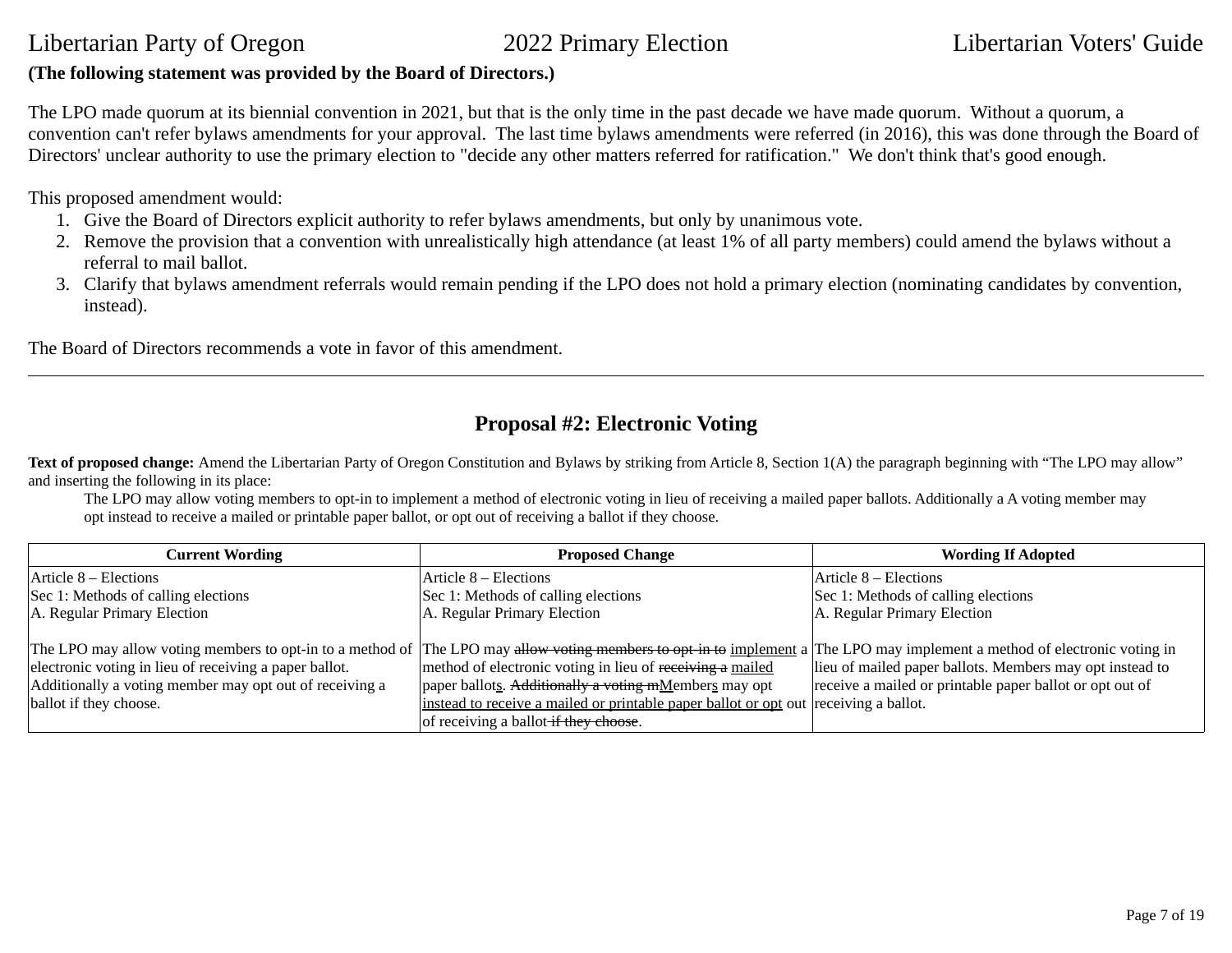## **(The following statement was provided by the Board of Directors.)**

Our bylaws allow electronic voting in the primary election, but only on an opt-in basis. This amendment would enable the Board of Directors to switch to electronic voting by default, with members able to opt-out to receive a mailed or printable paper ballot.

Having electronic voting by default would be an enormous cost savings. The 2020 primary election cost over \$13,000 in printing and mailing expenses, and as our party continues to grow, so does the cost of the primary election.

Being able to send a postcard with electronic voting instructions rather than a thick ballot envelope would cut our printing and mailing expenses by more than half. Using that opportunity to gather e-mail or other electronic contact information would cut future expenses even more.

The Board of Directors urges a vote in favor of this amendment.

## **Proposal #3: Eligibility for Serving as a Director and Voting in the Director Election**

**Text of proposed change:** Amend the Libertarian Party of Oregon Constitution and Bylaws with the following conforming amendments:

Strike Article 5, Section 1, and insert the following in its place:

The Board of Directors, otherwise known by Oregon State Law as the State Central Committee, shall have nine directors. The term of office for directors begins (for the incoming directors) and ends (for the outgoing directors) during the transitional board meeting, a special board meeting called for the purpose of transitioning from one set of directors to another.

Insert a new section after Article 5, Section 1 with the following content, and renumber the subsequent sections: Section 2: Eligibility

All members of the board of directors must continuously maintain membership in the LPO, or they automatically forfeit their seat.

To be eligible to be appointed to fill a vacancy on the board of directors, a person must be a member of the LPO.

To be eligible to stand for election to the board of directors, a person must be a member of the LPO and must submit a candidate statement of not less than 100 words. The board of directors may adopt rules regarding the required format and length of candidate statements.

Strike the last two sentences of Article 8, Section 1, Subsection B, and insert the following in its place:

Electors for the election of the board of directors shall be those LPO members who meet any of the following additional criteria relating to LPO business:

(1) were a delegate in the previous odd-numbered-year regular convention

(2) were a delegate in any convention since the previous odd-numbered-year regular convention

(3) served on any board or committee since the previous transitional board meeting

(4) returned a timely ballot in the previous primary election

(5) made a cash or in-kind donation at or since the previous odd-numbered-year regular convention

People may be electors by virtue of their status as a convention delegate without regard to whether that convention made quorum.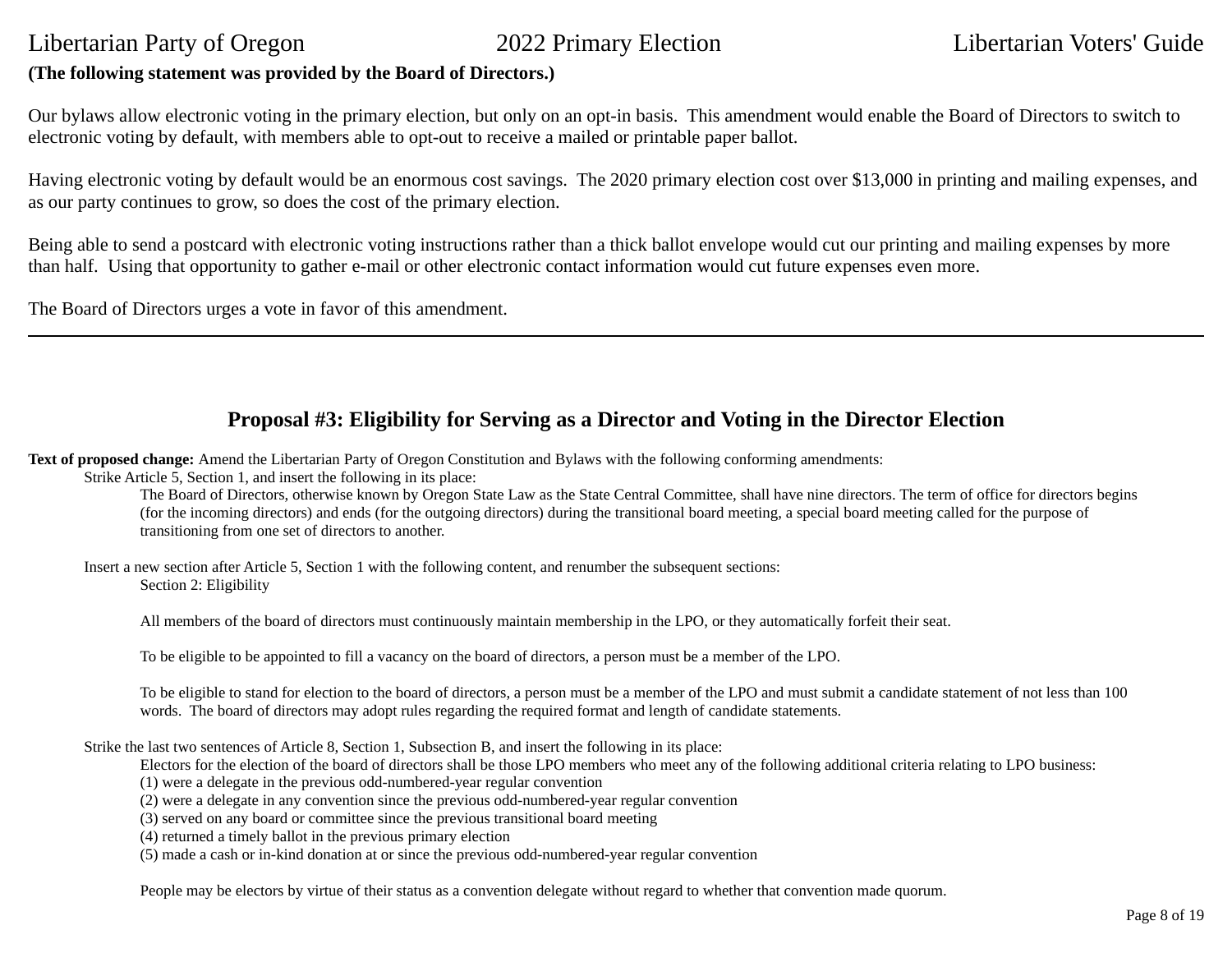| <b>Current Wording</b>                                           | <b>Proposed Change</b>                                                                                                          | <b>Wording If Adopted</b>                                         |
|------------------------------------------------------------------|---------------------------------------------------------------------------------------------------------------------------------|-------------------------------------------------------------------|
| Article 5 - Board of Directors                                   | Article 5 - Board of Directors                                                                                                  | Article 5 - Board of Directors                                    |
| Sec 1: Composition                                               | Sec 1: Composition                                                                                                              | Sec 1: Composition                                                |
| The Board of Directors, otherwise known by Oregon State          | The Board of Directors, otherwise known by Oregon State-                                                                        | The Board of Directors, otherwise known by Oregon State           |
| Law as the State Central Committee, shall have 9 members         | Law as the State Central Committee, shall have 9 members                                                                        | Law as the State Central Committee, shall have nine               |
| who serve until their successors are elected. The term of        | who serve until their successors are elected. The term of                                                                       | directors. The term of office for directors begins (for the       |
| office for directors starts and ends during a special board      | office for directors starts and ends during a special board-                                                                    | incoming directors) and ends (for the outgoing directors)         |
|                                                                  | meeting called for the purpose of transitioning from one set of meeting called for the purpose of transitioning from one set of | during the transitional board meeting, a special board meeting    |
| directors to another. To stand for election or remain a member   | directors to another. To stand for election or remain a member                                                                  | called for the purpose of transitioning from one set of           |
| of the board, one must be a voting member of the LPO.            | of the board, one must be a voting member of the LPO. The                                                                       | directors to another.                                             |
|                                                                  | Board of Directors, otherwise known by Oregon State Law as                                                                      |                                                                   |
| Article 8 - Elections                                            | the State Central Committee, shall have nine directors. The                                                                     | Section 2: Eligibility                                            |
| Sec 1: Methods of calling election                               | term of office for directors begins (for the incoming directors)                                                                | All members of the board of directors must continuously           |
| <b>B. Director Elections</b>                                     | and ends (for the outgoing directors) during the transitional                                                                   | maintain membership in the LPO, or they automatically             |
| In odd numbered years elections for directors shall be held on   | board meeting, a special board meeting called for the purpose forfeit their seat.                                               |                                                                   |
| a schedule that permits the results to be announced at the       | of transitioning from one set of directors to another.                                                                          |                                                                   |
| regular convention. Mail ballots shall be sent only to persons   |                                                                                                                                 | To be eligible to be appointed to fill a vacancy on the board of  |
| who returned a ballot during the most recent regular primary     | Section 2: Eligibility                                                                                                          | directors, a person must be a member of the LPO.                  |
| election. Members who did not return a ballot during the         | All members of the board of directors must continuously                                                                         |                                                                   |
| previous primary election or who joined after the previous       | maintain membership in the LPO, or they automatically                                                                           | To be eligible to stand for election to the board of directors, a |
| election are not eligible to vote on matters of party leadership | forfeit their seat.                                                                                                             | person must be a member of the LPO and must submit a              |
| or run for party office.                                         |                                                                                                                                 | candidate statement of not less than 100 words. The board of      |
|                                                                  | To be eligible to be appointed to fill a vacancy on the board of directors may adopt rules regarding the required format and    |                                                                   |
|                                                                  | directors, a person must be a member of the LPO.                                                                                | length of candidate statements.                                   |
|                                                                  | <u>To be eligible to stand for election to the board of directors, a</u> $\vert$ Article 8 – Elections                          |                                                                   |
|                                                                  | person must be a member of the LPO and must submit a                                                                            | Sec 1: Methods of calling election                                |
|                                                                  | candidate statement of not less than 100 words. The board of B. Director Elections                                              |                                                                   |
|                                                                  | directors may adopt rules regarding the required format and                                                                     | In odd numbered years elections for directors shall be held on    |
|                                                                  | length of candidate statements.                                                                                                 | a schedule that permits the results to be announced at the        |
|                                                                  |                                                                                                                                 | regular convention. Electors for the election of the board of     |
|                                                                  | Article 8 - Elections                                                                                                           | directors shall be those LPO members who meet any of the          |
|                                                                  | Sec 1: Methods of calling election                                                                                              | following additional criteria relating to LPO business:           |
|                                                                  | <b>B. Director Elections</b>                                                                                                    | $(1)$ were a delegate in the previous odd-numbered-year           |
|                                                                  | In odd numbered years elections for directors shall be held on regular convention                                               |                                                                   |
|                                                                  | a schedule that permits the results to be announced at the                                                                      | (2) were a delegate in any convention since the previous odd-     |
|                                                                  | regular convention. Mail ballots shall be sent only to persons                                                                  | numbered-year regular convention                                  |
|                                                                  | who returned a ballot during the most recent regular primary-                                                                   | $(3)$ served on any board or committee since the previous         |
|                                                                  | election. Members who did not return a ballot during the-                                                                       | transitional board meeting                                        |
|                                                                  | previous primary election or who joined after the previous-                                                                     | (4) returned a timely ballot in the previous primary election     |
|                                                                  | election are not eligible to vote on matters of party leadership (5) made a cash or in-kind donation at or since the previous   |                                                                   |
|                                                                  | or run for party office. Electors for the election of the board                                                                 | odd-numbered-year regular convention                              |
|                                                                  | of directors shall be those LPO members who meet any of the                                                                     |                                                                   |
|                                                                  | following additional criteria relating to LPO business:                                                                         | People may be electors by virtue of their status as a             |
|                                                                  | (1) were a delegate in the previous odd-numbered-year                                                                           | convention delegate without regard to whether that                |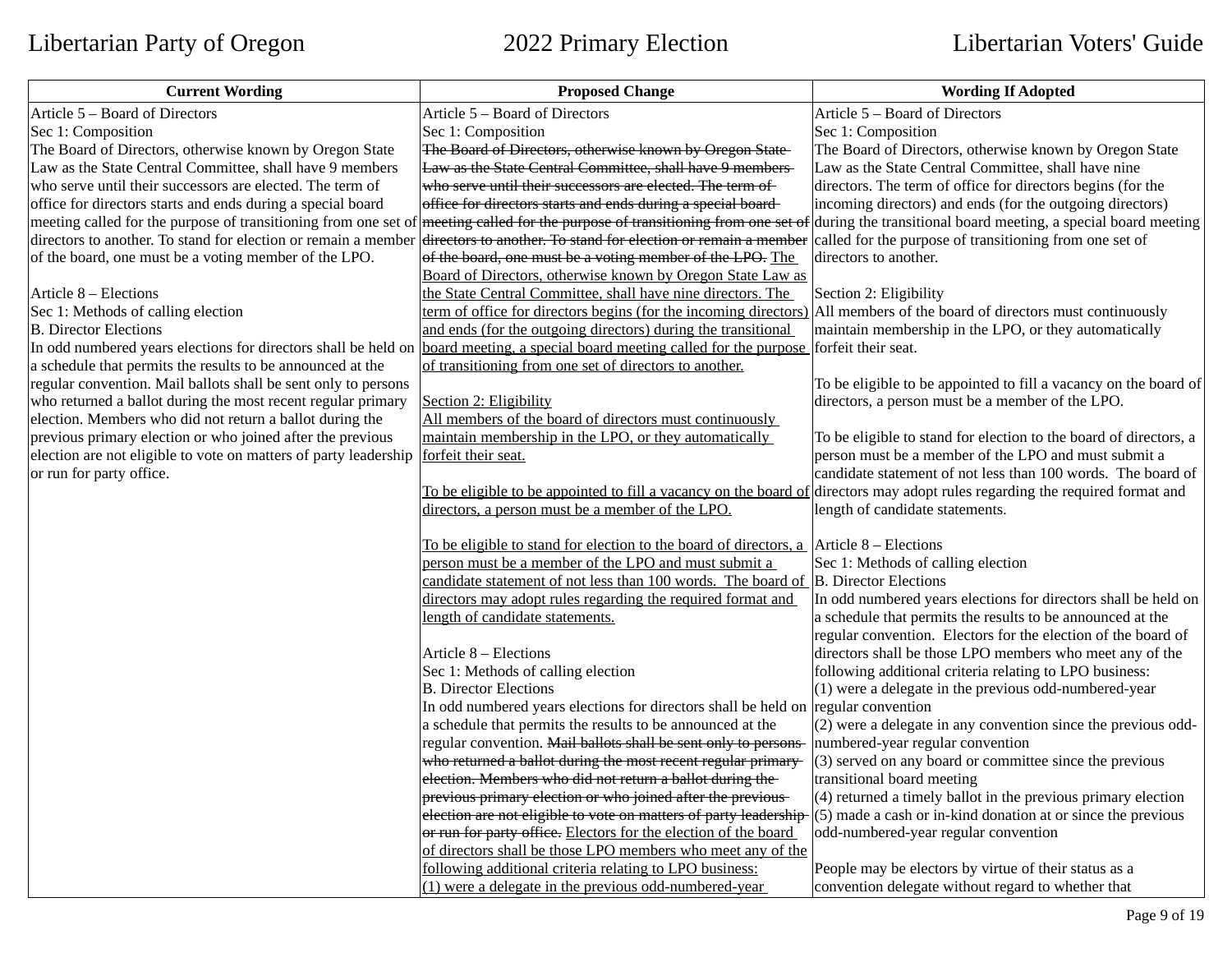| <b>Current Wording</b> | <b>Proposed Change</b>                                          | <b>Wording If Adopted</b> |
|------------------------|-----------------------------------------------------------------|---------------------------|
|                        | <u>regular convention</u>                                       | convention made quorum.   |
|                        | $(2)$ were a delegate in any convention since the previous odd- |                           |
|                        | numbered-year regular convention                                |                           |
|                        | $(3)$ served on any board or committee since the previous       |                           |
|                        | transitional board meeting                                      |                           |
|                        | $(4)$ returned a timely ballot in the previous primary election |                           |
|                        | $(5)$ made a cash or in-kind donation at or since the previous  |                           |
|                        | <u>odd-numbered-year regular convention</u>                     |                           |
|                        |                                                                 |                           |
|                        | People may be electors by virtue of their status as a           |                           |
|                        | convention delegate without regard to whether that              |                           |
|                        | convention made quorum.                                         |                           |

## **(The following statement was provided by the Board of Directors.)**

This proposal is designed to address two holes in the current bylaws caused by the following restriction for Director Elections in Article 8, Section 1(B): "Members who did not return a ballot during the previous primary election or who joined after the previous election are not eligible to vote on matters of party leadership or run for party office."

- 1. Due to the restriction above, the LPO is locked out from exercising the option of holding a nominating convention in place of mailing out ballots for a primary election if it is not financially feasible to do so (a power granted in Article 8, Section 1A). In the event that a nominating convention was to be held for financial reasons, there would then be no members who had "...return[ed] a ballot during the previous primary election," therefore there would be no members eligible to vote or run for party leadership or office, and therefore no one to form a board and run the party once the term of the board of directors that held the nominating convention was expired. This amendment sets criteria for director election candidates and electors that ensure a director election can be usefully held even if a primary election was not.
- 2. Appointment to a director vacancy only requires a majority vote of remaining board members (Article 5, Section 5), while running for director requires having turned in a primary election ballot.

This amendment makes eligibility for being in party leadership more consistent, and keeps the selection of party leadership in the hands of the LPO's most involved members.

This amendment also requires candidates seeking election to the board to provide a candidate statement. This provides useful information to electors, who might otherwise not know anything about the candidates except their names.

The Board of Directors recommends a vote in favor of this amendment.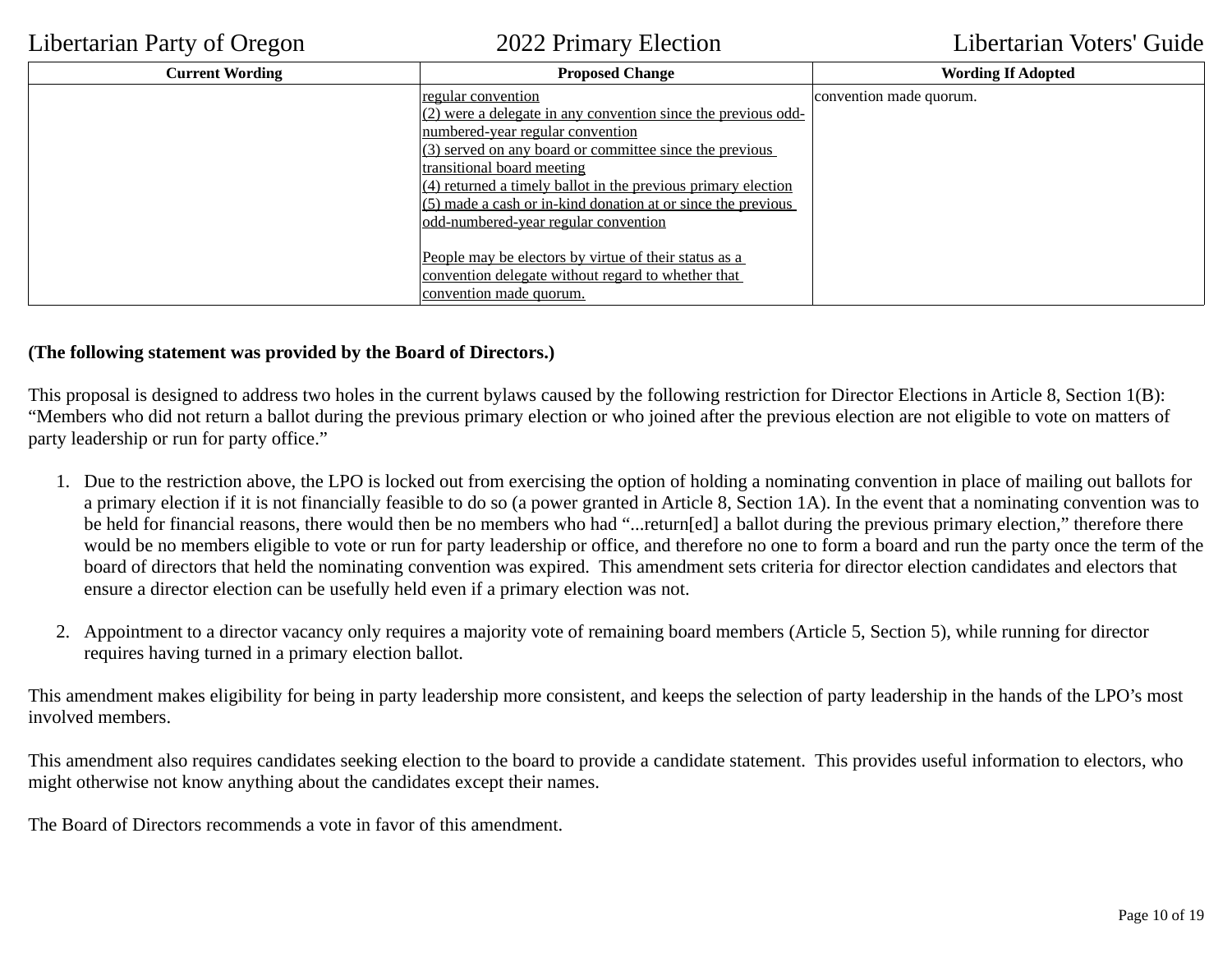## **Proposal #4: Public Policy Board**

**Text of proposed change:** Amend the Libertarian Party of Oregon Constitution and Bylaws by striking out Article 5, Section 2, subsections B, C, and D, and inserting a subsection "B. Powers granted to the Public Policy Board.", and inserting a new article after Article 5 with the following content, and renumbering the subsequent articles: Article 6 – Public Policy Board

Sec 1: Composition

A. Eligibility

- 1. To stand for election to or remain a member of the Public Policy Board, a person must meet the same qualifications as those set for the Board of Directors, and must pledge in writing "I hereby certify that I do not believe in or advocate the initiation of force as a means of achieving political or social goals."
- 2. No person may simultaneously be a voting member of the Board of Directors and a voting member of the Public Policy Board. One position must be resigned before that person may exercise their vote in the other. A person elected simultaneously to both boards may resign from one before the start of their term, allowing election runnersup to earn the position as if the resigning person had not been a candidate.
- 3. A person who no longer meets the eligibility requirements to serve is automatically and immediately removed from the Public Policy Board.
- 4. A member of the Public Policy Board who fails to attend two regularly scheduled consecutive meetings may be removed by a two-thirds vote at the next meeting. If then present, the member facing removal may not vote on this question.

B. Maintenance

- 1. The Public Policy Board shall be elected by the LPO membership at large, using the same schedule, voting method, electors, and balloting as for the election of the Board of Directors.
- 2. The Public Policy Board shall have 11 members, whose terms start and end concurrently with the those of the Board of Directors.
- 3. Vacancies may be filled by appointment by the remainder of the Public Policy Board.
- 4. Vacancies persisting for more than 90 days may be filled by appointment by the Board of Directors.

### C. Non-voting Members

The Public Policy Board may appoint or remove non-voting members to serve as advisers, writers, subcommittee chairs, or any other role they deem useful to the business of the Public Policy Board. Non-voting members enjoy every privilege of membership on the Public Policy Board except voting.

Sec 2: Authority

A. Duties

The Public Policy Board shall:

- 1. in their first meeting of a new term, select from among the regular members a Chair and Secretary.
- 2. submit written meeting minutes to the Board of Directors within one week of adoption.
- 3. advise the Board of Directors on the exercise of its power in Article 8, Sec. 1 (A) to choose a nominee for election to public office.
- 4. maintain records of public policy positions adopted in convention.
- 5. maintain the public policy platform.
- 6. oversee public communications related to LPO public policy positions and platform.

### B. Powers

The Public Policy Board is empowered, with a two-thirds quorum requirement, to:

- 1. upon a three-fourths vote, adopt positions on specific matters of public policy.
- 2. upon a three-fourths vote, create and amend the public policy platform of the LPO.
- 3. upon a three-fourths vote, issue candidate and ballot measure endorsements.
- 4. upon a three-fourths vote, approve statements for the Voters' Pamphlet in support of or in opposition to ballot measures.
- 5. approve a political party statement for the Voters' Pamphlet.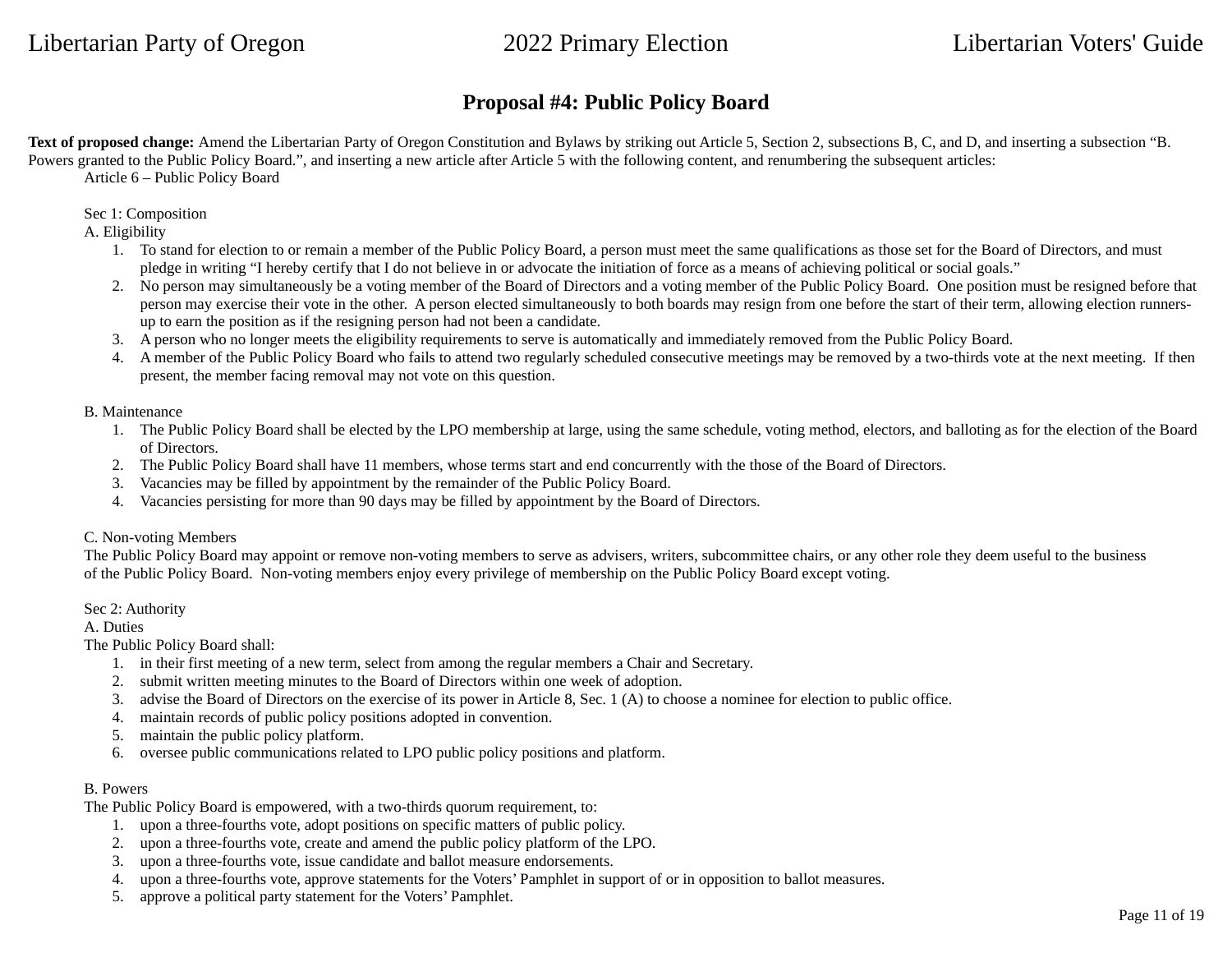- 6. upon a two-thirds vote, provide feedback and public testimony on legislative bills and administrative rules, or authorize LPO members to do so.
- 7. recommend LPO members to serve in government organizations.
- 8. recommend LPO members to fill vacancies in public office.
- 9. veto the nomination of any non-member of the LPO to election for public office.
- 10. veto the nomination of any LPO member to election for public office, but only with the concurrence of the Board of Directors, and requiring a two-thirds vote of each board.
- 11. delegate any of these powers to subcommittees, the motion to do so being subject to the same vote margin requirement as the power(s) thus delegated, and to set the policies by which the subcommittee members and leadership are seated.

### C. Exclusions

The Public Policy Board has no authority to:

- 1. conflict with the Libertarian Party Statement of Principles.
- 2. conflict with public policy positions adopted in convention.

### D. Funding

The Public Policy Board may request funding from the Board of Directors to:

- 1. pay for approved Voters' Pamphlet statements.
- 2. transfer to an LPO nominee or their candidate committee.
- 3. transfer to a political action committee that is not a candidate committee.
- 4. fund other political advocacy of the LPO.

### Sec 3: Transition

The officers of the outgoing Public Policy Board shall convey to the incoming members pending business items, unapproved minutes, recent drafts, and any other materials they deem to be of importance or urgency. These items shall be conveyed no later than the date of the incoming Public Policy Board's first meeting, which in turn shall be no earlier than the corresponding transitional meeting of the Board of Directors that marks the beginning and end of the term of office.

### Sec 4: Meetings

The Public Policy Board must adopt a policy establishing regular meetings. In the absence of such a policy, the Public Policy Board meets at the call of its Chair.

### **(The following statement was provided by the Board of Directors.)**

The current bylaws of the LPO forbid the Board of Directors from taking positions on any public policy or electoral issue unless it directly affects operations of the LPO. Although the original intention of this restriction was to reduce infighting within the LPO, this has severely prevented growth of our state affiliate. When Oregonians might have looked to Libertarians for a different take on issues that Democrats and Republicans are lockstep on, or a common sense take on issues all Libertarians agree on, we have been silent.

Since adoption of this restriction, there have been criticisms that the LPO has its hands tied when it comes to public outreach; there is no standard to which our candidates can be held; and that the LPO can't address issues important to Libertarians. This all while legislation and executive policies infringe on our freedoms.

This amendment proposal allows a new body of the LPO (the Public Policy Board) to address public policy, with several restrictions on the PPB that are intended to mitigate the possibility of adopting positions that would be divisive among Libertarians:

• its powers are locked behind a two-thirds quorum requirement, and most of those powers require a two-thirds or three-quarters majority vote;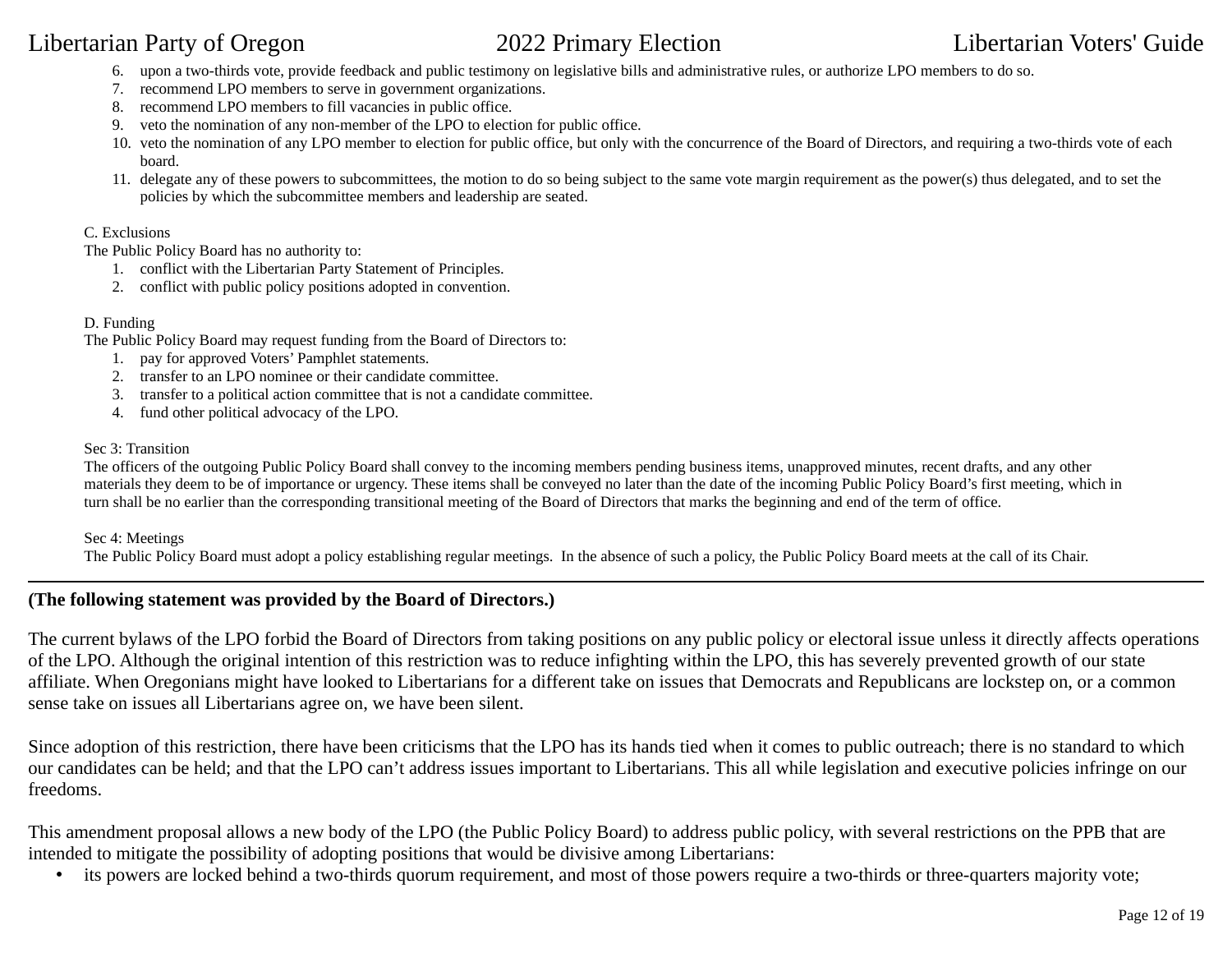- some of its powers require concurrence or requests for funding from the Board of Directors;
- it has no authority to contradict the Libertarian Party Statement of Principles or to contradict public policy positions adopted in LPO conventions;

The LPO board believes these restrictions to be more than sufficient to prevent infighting based on any extreme positions not felt by other Oregon Libertarians. In the event that the PPB takes positions the LPO membership disagrees with, PPB members can easily be removed at the LPO's biennial convention. For these reasons, the LPO board wants to allow LPO social media to engage with Oregonians and spread the message of liberty. The alternative is to stay silent on the issues of our time.

## **(The following statement was provided by Kyle Markley.)**

I was the primary author of this bylaws amendment, and I am voting against it, and I urge you to do the same.

During the schism in the LPO throughout last decade, the two factions had agreed in principle to settle their dispute by having one side focus on party administration and the other on public policy. Although the factions never executed any specific agreement, the idea to organize the party into two branches evolved into this proposal.

However, after the proposal was written, the agreement-in-principle became the reality. The other faction reorganized as the Libertarian Leadership Council (look them up!) and will focus on public policy.

If this bylaws proposal passes, it will disrespect the current peace between the factions. By empowering the LPO to make policy pronouncements, it will usurp the role of the nascent Libertarian Leadership Council. This proposal has become obsolete!

Wait, couldn't the other group shut down and join the Public Policy Board instead? Yes, but the spirit of our bylaws is to have a deliberately "weak" power center in the state party, in order to encourage other Libertarian groups to form and grow and work in a *decentralized* manner to promote libertarian candidates and ideas. First with Statements for Liberty and now with the Libertarian Leadership Council, this is happening.

Furthermore, anticipating a future where political contribution limits are imposed in Oregon, having genuinely separate organizations gives the benefit of separate contribution limits, increasing potential total fundraising.

Yes there should be an organization dedicated to Libertarian public policy in Oregon. And that organization *could* be the Libertarian Party of Oregon. But it's *better* if a different organization serves that role.

Voting against this proposal will:

- 1. Honor the agreement to end the factional fighting
- 2. Encourage more Libertarian organizations to form
- 3. Result in higher fundraising potential when contribution limits are imposed by the state

Please vote against this proposal.

Kyle Markley, director since 2013, and previous party Chair.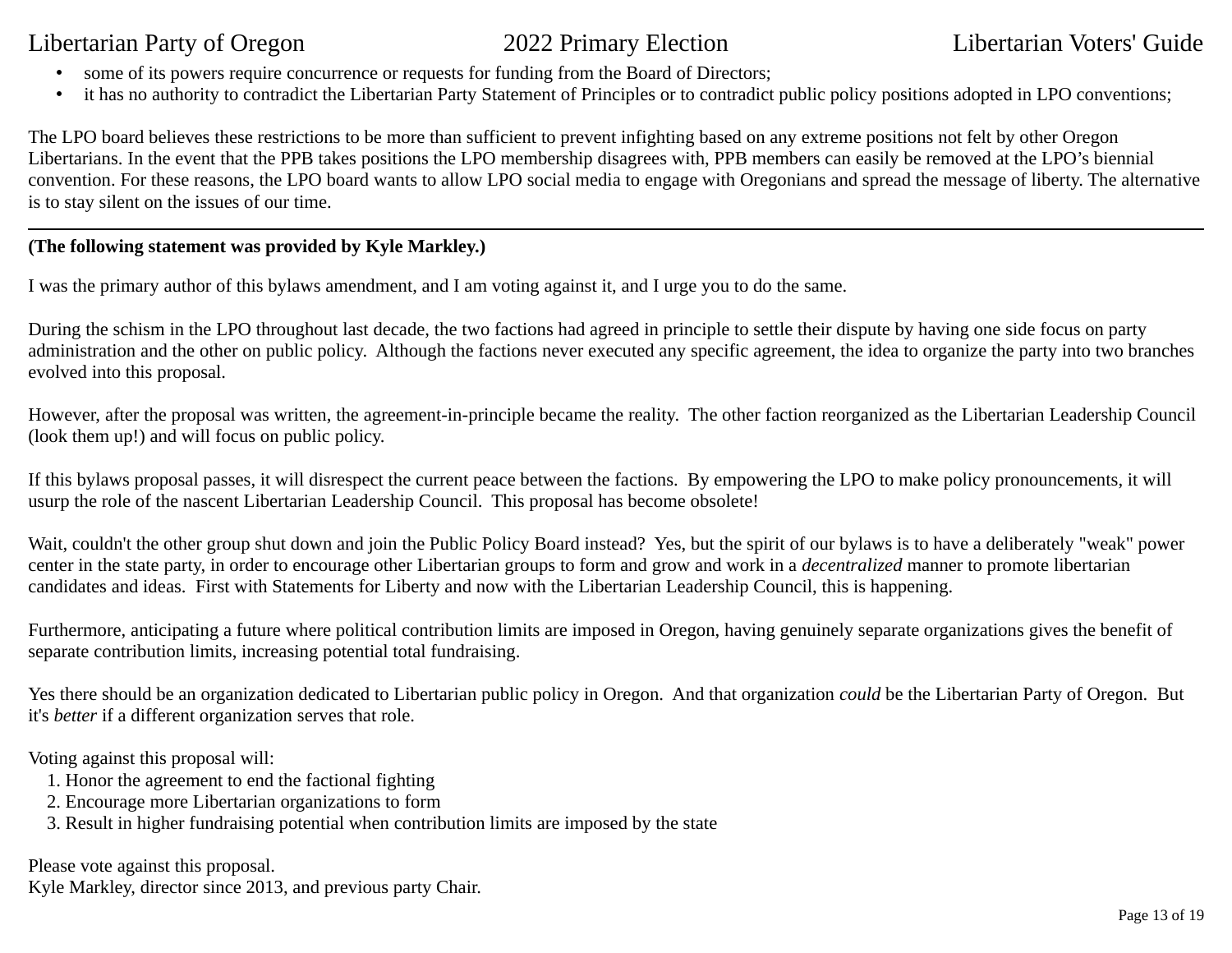## **(The following statement was provided by Kyle Markley.)**

### **The Present System is Sufficient**

It is not essential for the LPO itself to take positions on most issues. (And where it is important, the party already has the authority.) The usual pattern is for a political party to maintain a platform which is updated during convention. Political parties do not usually react on specific issues, leaving that instead up to their candidates (during election season) or to separate political organizations. This leaves the political party "above the fray" and usefully prevents the party from stealing the spotlight from its candidates and allies.

### **The Public Policy Board is Too Powerful**

This proposal gives significant authority to the Public Policy Board with minimal oversight. It could direct funding to particular candidates while withholding funding from others: there is no guidance and no requirement for fairness. It could send money to other political organizations for any purpose. The power to veto candidate nominations is intended to drop embarrassing candidates, but it could be misused to pressure good candidates. The Public Policy Board could adopt positions on legislation that are out-of-line with the views of party members, alienating their support. And with all this power, it is impossible to remove members of the Public Policy Board for cause before the end of their term.

### **Disputes are Unresolvable**

The Public Policy Board would be barred from adopting public policy positions which violate the Statement of Principles or convention resolutions. Those guardrails look good on paper, but they have no teeth. Because policy issues are often not cut-and-dry, people will disagree about whether the guardrails have been crossed. The truth is that there is no mechanism here to address that kind of dispute, and there is no recourse if the Public Policy Board exceeds its authority. Bad actors would serve until the end of their term without actually being stopped. We would have a sheriff, but no court to keep them in line.

Please vote against the Public Policy Board.

## **Proposal #5: Allow STAR Voting Method**

Text of proposed change: Amend the Libertarian Party of Oregon Constitution and Bylaws by striking the final bullet from Article 8, Section 2(A), and inserting the following two bullets in its place:

- Elections for a single position shall be tabulated by instant runoff voting, unless the board of directors votes to instead use the score then automatic runoff method ("STAR").
- Elections for multiple positions shall be tabulated using the Wright system of single transferable vote as defined by the proportional representation society of Australia, unless the board of directors votes to instead use the multi-winner or proportional representation version of the score then automatic runoff method ("STAR-PR"), or the Reweighted Range Voting method ("RRV").

| <b>Current Wording</b>                                                                                                                                                                                                                                                   | <b>Proposed Change</b>                                                                                                                                                                                                                                                                                                                                                                       | <b>Wording If Adopted</b>                                                                                                                                                                                                                                                                                                                                                    |
|--------------------------------------------------------------------------------------------------------------------------------------------------------------------------------------------------------------------------------------------------------------------------|----------------------------------------------------------------------------------------------------------------------------------------------------------------------------------------------------------------------------------------------------------------------------------------------------------------------------------------------------------------------------------------------|------------------------------------------------------------------------------------------------------------------------------------------------------------------------------------------------------------------------------------------------------------------------------------------------------------------------------------------------------------------------------|
| Elections for a single position shall be tabulated by<br>instant runoff voting, and elections for multiple<br>positions shall be tabulated using the Wright system<br>of single transferable vote as defined by the<br>proportional representation society of Australia. | Elections for a single position shall be tabulated by<br>instant runoff voting, and elections for multiple-<br>positions shall be tabulated using the Wright system-<br>of single transferable vote as defined by the-<br>proportional representation society of Australia.<br>Elections for a single position shall be tabulated by<br>instant runoff voting, unless the board of directors | Elections for a single position shall be tabulated by $\parallel$<br>instant runoff voting, unless the board of directors<br>votes to instead use the score then automatic runoff<br>method ("STAR").<br>Elections for multiple positions shall be tabulated<br>using the Wright system of single transferable vote<br>as defined by the proportional representation society |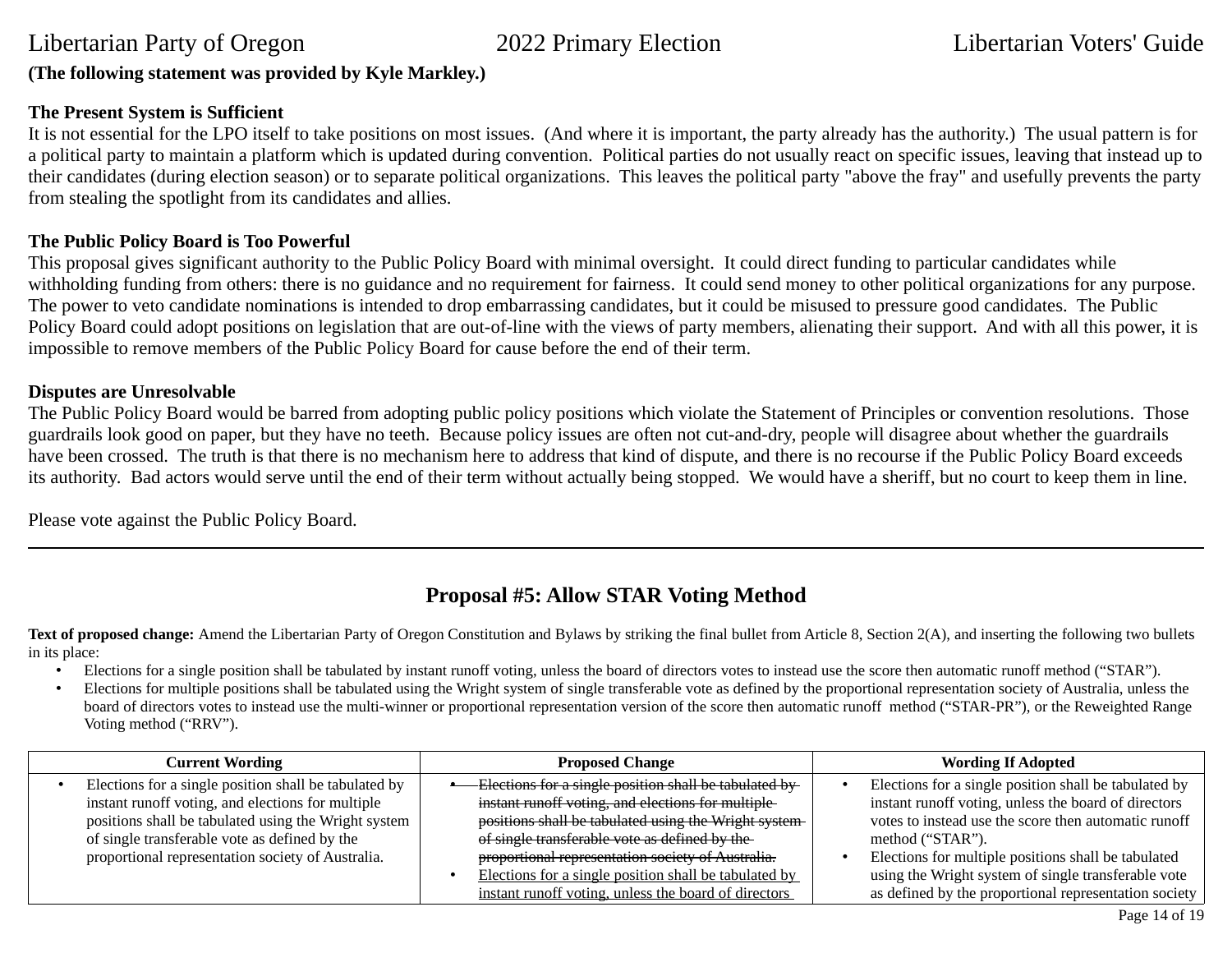| <b>Current Wording</b> | <b>Proposed Change</b>                                                                                                                                                                                                                                                                                                                                                                                                                                                                        | <b>Wording If Adopted</b>                                                                                                                                                                                                                  |
|------------------------|-----------------------------------------------------------------------------------------------------------------------------------------------------------------------------------------------------------------------------------------------------------------------------------------------------------------------------------------------------------------------------------------------------------------------------------------------------------------------------------------------|--------------------------------------------------------------------------------------------------------------------------------------------------------------------------------------------------------------------------------------------|
|                        | votes to instead use the score then automatic runoff<br>method ("STAR").<br>Elections for multiple positions shall be tabulated<br>using the Wright system of single transferable vote<br>as defined by the proportional representation society<br>of Australia, unless the board of directors votes to<br>instead use the multi-winner or proportional<br>representation version of the score then automatic<br>runoff method ("STAR-PR"), or the Reweighted<br>Range Voting method ("RRV"). | of Australia, unless the board of directors votes to<br>instead use the multi-winner or proportional<br>representation version of the score then automatic<br>runoff method ("STAR-PR"), or the Reweighted<br>Range Voting method ("RRV"). |

**(No statements were submitted regarding this proposal.)**

## **Proposal #6: Primary Candidates**

Text of proposed change: Amend the Libertarian Party of Oregon Constitution and Bylaws by striking out the second bullet under Article 8, Section 2(B), and striking out the entirety of Article 10 and inserting the following in its place:

Article 10 – Primary Candidates

Sec 1: Libertarian candidates

To be eligible to register as a Libertarian candidate in the primary election, the person must be a member of the LPO and meet all legal qualifications required for the office. The LPO is under no obligation to nominate a person who ceases to be a member of the LPO before their nomination is made.

Sec 2: Other candidates

People who are not members of the LPO may request to register for the primary election, but their inclusion is at the discretion of the Board of Directors, who may either take requests on a case-by-case basis or set a uniform election rule. Ballots must note their political party affiliation (if any). The Board of Directors shall publish rules describing whether and how to count votes for registered and write-in candidates who are not members of the LPO. These rules must significantly advantage candidates who are members of the LPO over candidates who are not.

Sec 3: Presidential and Vice Presidential candidates

The Board of Directors is authorized to decide whether or not to include the races for President and Vice President of the United States in the primary election, and if included, to decide which candidates to list. Such candidates shall be treated as-if they were members of the LPO for purposes of election rules. If the LPO is affiliated with a national Libertarian party, the results of the primary election are intended to inform but shall not bind LPO delegates to the national Libertarian convention, and the LPO shall nominate the candidates chosen by that convention. The Board of Directors shall also make appointments of LPO members to the Electoral College.

| <b>Current Wording</b>                                 | <b>Proposed Change</b>                                 | <b>Wording If Adopted</b>                              |
|--------------------------------------------------------|--------------------------------------------------------|--------------------------------------------------------|
| $Article$ 8 – Elections                                | Article 8 – Elections                                  | Article 8 – Elections                                  |
| Sec 2: Rules for Elections                             | Sec 2: Rules for Elections                             | Sec 2: Rules for Elections                             |
| B. Rules for Primary Elections                         | B. Rules for Primary Elections                         | B. Rules for Primary Elections                         |
| A space must be made available to write in any         | A space must be made available to write in any         | A space must be made available to write in any         |
| eligible candidate for every office, even offices with | eligible candidate for every office, even offices with | eligible candidate for every office, even offices with |
| no candidates running.                                 | no candidates running.                                 | no candidates running.                                 |
| Provided that no votes are cast for any libertarian    | -Provided that no votes are cast for any libertarian-  |                                                        |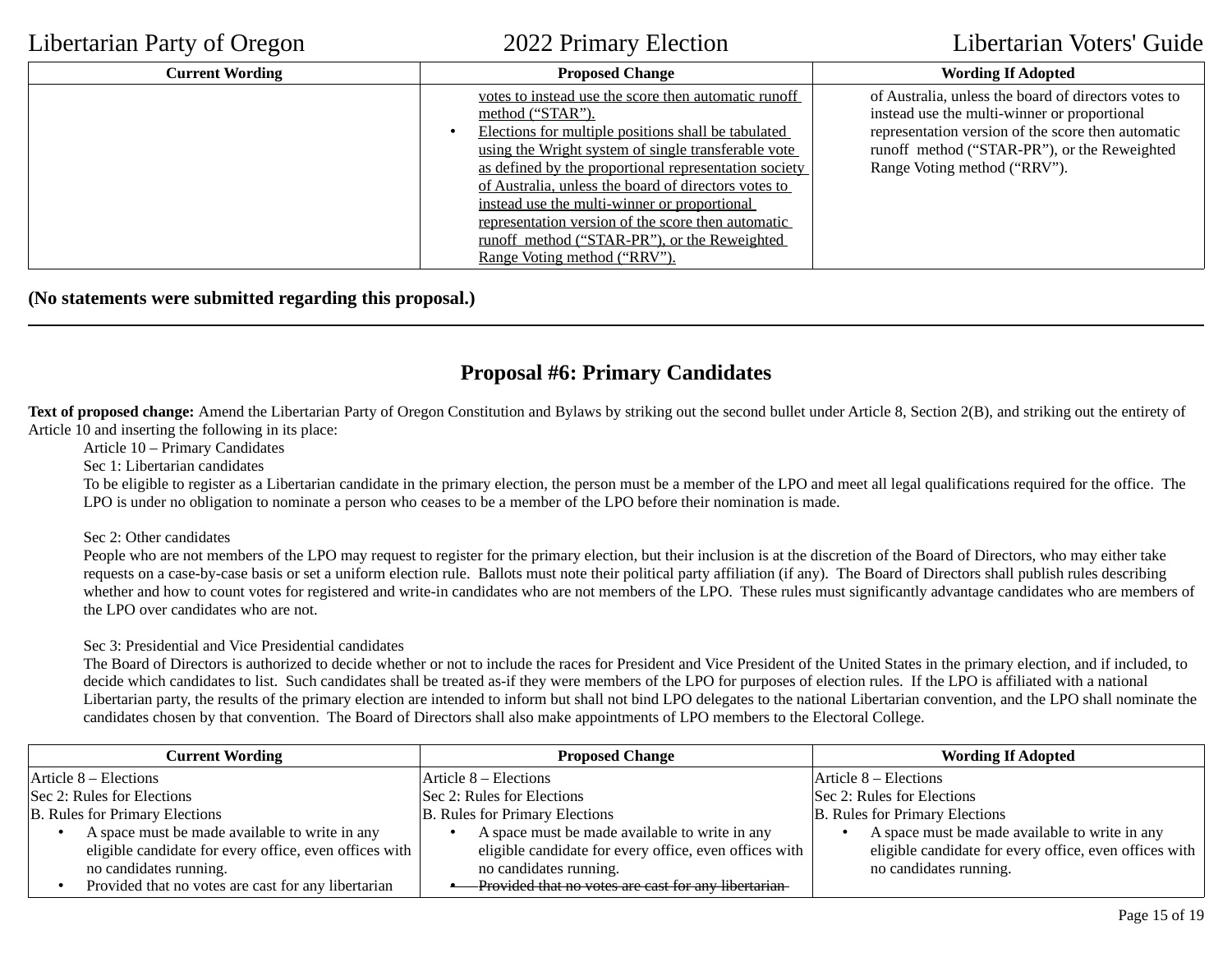| $\frac{1}{2}$                                                | $\frac{1}{2}$                                                                                  |                                                                                                                       |
|--------------------------------------------------------------|------------------------------------------------------------------------------------------------|-----------------------------------------------------------------------------------------------------------------------|
| <b>Current Wording</b>                                       | <b>Proposed Change</b>                                                                         | <b>Wording If Adopted</b>                                                                                             |
| elector who is both willing and eligible to accept the       | elector who is both willing and eligible to accept the $\vert$ Article 10 – Primary Candidates |                                                                                                                       |
| nomination, votes and nominations for candidates             | nomination, votes and nominations for candidates-                                              | Sec 1: Libertarian candidates                                                                                         |
| registered with other parties shall be entertained.          | registered with other parties shall be entertained.                                            | To be eligible to register as a Libertarian candidate in the                                                          |
|                                                              |                                                                                                | primary election, the person must be a member of the LPO                                                              |
| Article 10 - Candidates                                      | Article 10 - Candidates                                                                        | and meet all legal qualifications required for the office. The                                                        |
| Sec 1: Eligibility                                           | Sec 1: Eligibility                                                                             | LPO is under no obligation to nominate a person who ceases                                                            |
|                                                              |                                                                                                | to be a member of the LPO before their nomination is made.                                                            |
| To be listed on any Libertarian Party of Oregon primary      | To be listed on any Libertarian Party of Oregon primary-                                       |                                                                                                                       |
| ballot as a qualified Libertarian elector a person must be a | ballot as a qualified Libertarian elector a person must be a                                   | Sec 2: Other candidates                                                                                               |
| voting member of the LPO for the thirty days prior to the    | voting member of the LPO for the thirty days prior to the-                                     | People who are not members of the LPO may request to                                                                  |
| election, meet all qualifications which are required under   | election, meet all qualifications which are required under-                                    | register for the primary election, but their inclusion is at the                                                      |
| Oregon law, and further maintain his or her voting           | Oregon law, and further maintain his or her voting-                                            | discretion of the Board of Directors, who may either take                                                             |
| membership through the general election.                     | membership through the general election.                                                       | requests on a case-by-case basis or set a uniform election                                                            |
|                                                              |                                                                                                | rule. Ballots must note their political party affiliation (if any).                                                   |
| Sec 2: Exceptions to Eligibility                             | Sec 2: Exceptions to Eligibility                                                               | The Board of Directors shall publish rules describing whether                                                         |
| Candidates for President of the United States and Vice       | <b>Candidates for President of the United States and Vice-</b>                                 | and how to count votes for registered and write-in candidates                                                         |
| President of the United States are exempt from the           | President of the United States are exempt from the-                                            | who are not members of the LPO. These rules must                                                                      |
| requirement of being voting members of the LPO, but must     | requirement of being voting members of the LPO, but must                                       | significantly advantage candidates who are members of the                                                             |
| be members of any national Libertarian Party affiliation.    | be members of any national Libertarian Party affiliation.                                      | LPO over candidates who are not.                                                                                      |
| Additionally any candidates from another party are exempt    | Additionally any candidates from another party are exempt-                                     |                                                                                                                       |
| provided that requirements of Article 8 Sec 2 are met.       | provided that requirements of Article 8 Sec 2 are met.                                         | Sec 3: Presidential and Vice Presidential candidates<br>The Board of Directors is authorized to decide whether or not |
|                                                              | Article 10 - Primary Candidates                                                                | to include the races for President and Vice President of the                                                          |
|                                                              | Sec 1: Libertarian candidates                                                                  | United States in the primary election, and if included, to                                                            |
|                                                              | To be eligible to register as a Libertarian candidate in the                                   | decide which candidates to list. Such candidates shall be                                                             |
|                                                              | primary election, the person must be a member of the LPO                                       | treated as-if they were members of the LPO for purposes of                                                            |
|                                                              | and meet all legal qualifications required for the office. The                                 | election rules. If the LPO is affiliated with a national                                                              |
|                                                              | LPO is under no obligation to nominate a person who ceases                                     | Libertarian party, the results of the primary election are                                                            |
|                                                              | to be a member of the LPO before their nomination is made.                                     | intended to inform but shall not bind LPO delegates to the                                                            |
|                                                              |                                                                                                | national Libertarian convention, and the LPO shall nominate                                                           |
|                                                              | Sec 2: Other candidates                                                                        | the candidates chosen by that convention. The Board of                                                                |
|                                                              | People who are not members of the LPO may request to                                           | Directors shall also make appointments of LPO members to                                                              |
|                                                              | register for the primary election, but their inclusion is at the                               | the Electoral College.                                                                                                |
|                                                              | discretion of the Board of Directors, who may either take                                      |                                                                                                                       |
|                                                              | requests on a case-by-case basis or set a uniform election                                     |                                                                                                                       |
|                                                              | rule. Ballots must note their political party affiliation (if any).                            |                                                                                                                       |
|                                                              | The Board of Directors shall publish rules describing whether                                  |                                                                                                                       |
|                                                              | and how to count votes for registered and write-in candidates                                  |                                                                                                                       |
|                                                              | who are not members of the LPO. These rules must                                               |                                                                                                                       |
|                                                              | significantly advantage candidates who are members of the                                      |                                                                                                                       |
|                                                              | LPO over candidates who are not.                                                               |                                                                                                                       |
|                                                              |                                                                                                |                                                                                                                       |
|                                                              | Sec 3: Presidential and Vice Presidential candidates                                           |                                                                                                                       |
|                                                              | The Board of Directors is authorized to decide whether or not                                  |                                                                                                                       |
|                                                              | to include the races for President and Vice President of the                                   |                                                                                                                       |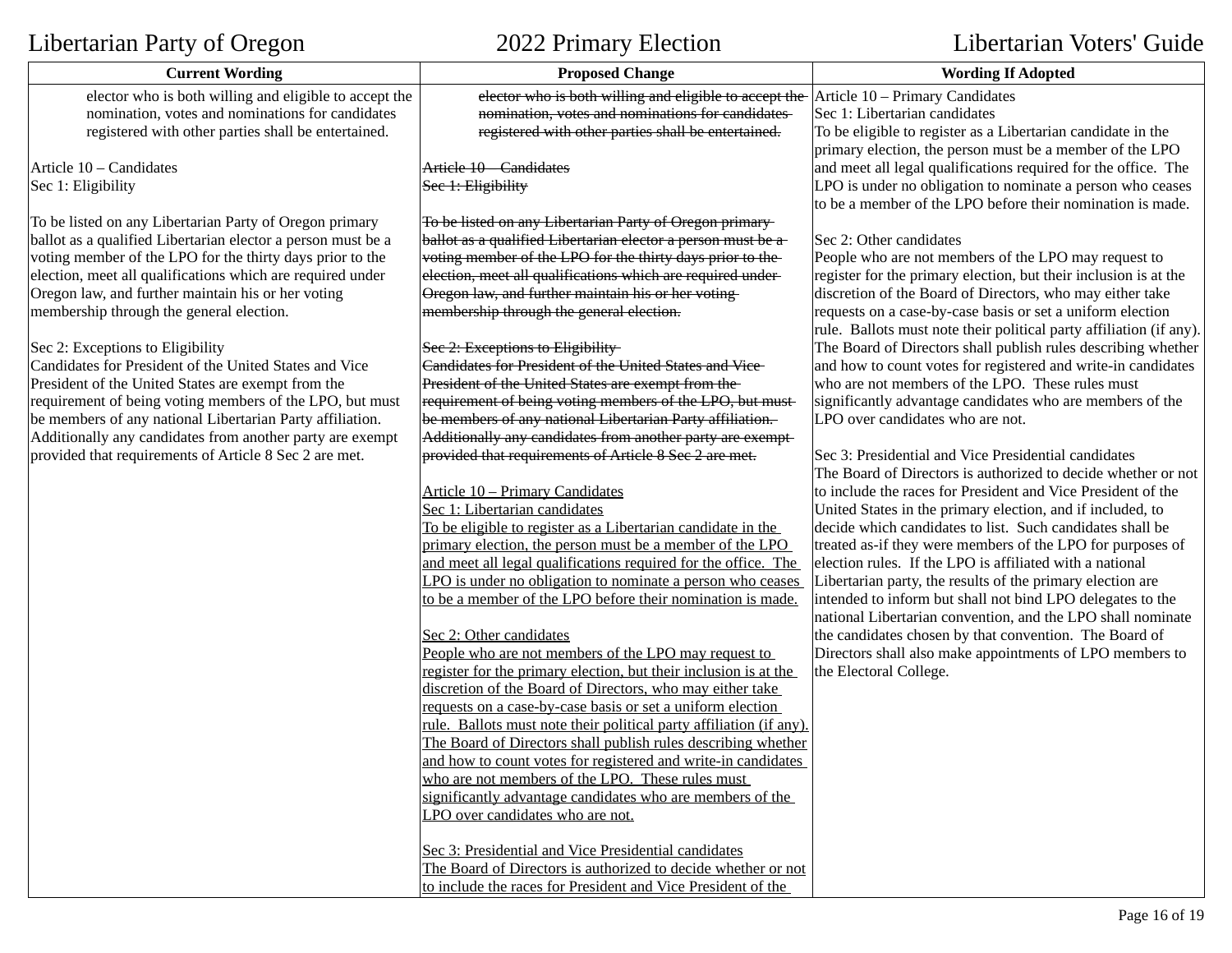| <b>Current Wording</b> | <b>Proposed Change</b>                                      | <b>Wording If Adopted</b> |
|------------------------|-------------------------------------------------------------|---------------------------|
|                        | United States in the primary election, and if included, to  |                           |
|                        | decide which candidates to list. Such candidates shall be   |                           |
|                        | treated as-if they were members of the LPO for purposes of  |                           |
|                        | election rules. If the LPO is affiliated with a national    |                           |
|                        | Libertarian party, the results of the primary election are  |                           |
|                        | intended to inform but shall not bind LPO delegates to the  |                           |
|                        | national Libertarian convention, and the LPO shall nominate |                           |
|                        | the candidates chosen by that convention. The Board of      |                           |
|                        | Directors shall also make appointments of LPO members to    |                           |
|                        | the Electoral College.                                      |                           |

## **(The following statement was provided by the Board of Directors.)**

This proposed amendment cleans up several issues related to candidates and elections.

- 1. Our bylaws currently require Libertarian nominees to stay members of the party through the general election. While that is well-intentioned, it is utterly unenforceable. Oregon has no mechanism to rescind a nomination. The amendment would give the party the option to not nominate a person who leaves the party before their nomination is made.
- 2. Our bylaws currently forbid nonaffiliated candidates from earning the LPO's nomination, while allowing so-called 'fusion' nominations to "candidates from another party." That restriction doesn't make sense. The amendment refers uniformly to "[p]eople who are not members of the LPO."
- 3. The amendment gives the Board of Directors discretion about allowing non-members to register as candidates, and about whether and how to count votes for registered and write-in non-member candidates. In previous years, major party candidates have often won the LPO's nomination through write-in votes when no Libertarian candidate was running. Some of these non-member candidates have been embarrassingly non-Libertarian in their positions. We should have the discretion to prevent such nominations.
- 4. The current bylaws do not adequately describe a process for listing Presidential and Vice Presidential candidates on our primary ballot, and do not describe the effect of a primary election for those offices on Oregon's delegates to the Libertarian national convention.
- 5. The current bylaws do not mention the selection of members of the Electoral College.

The Board of Directors recommends a vote in favor of this amendment.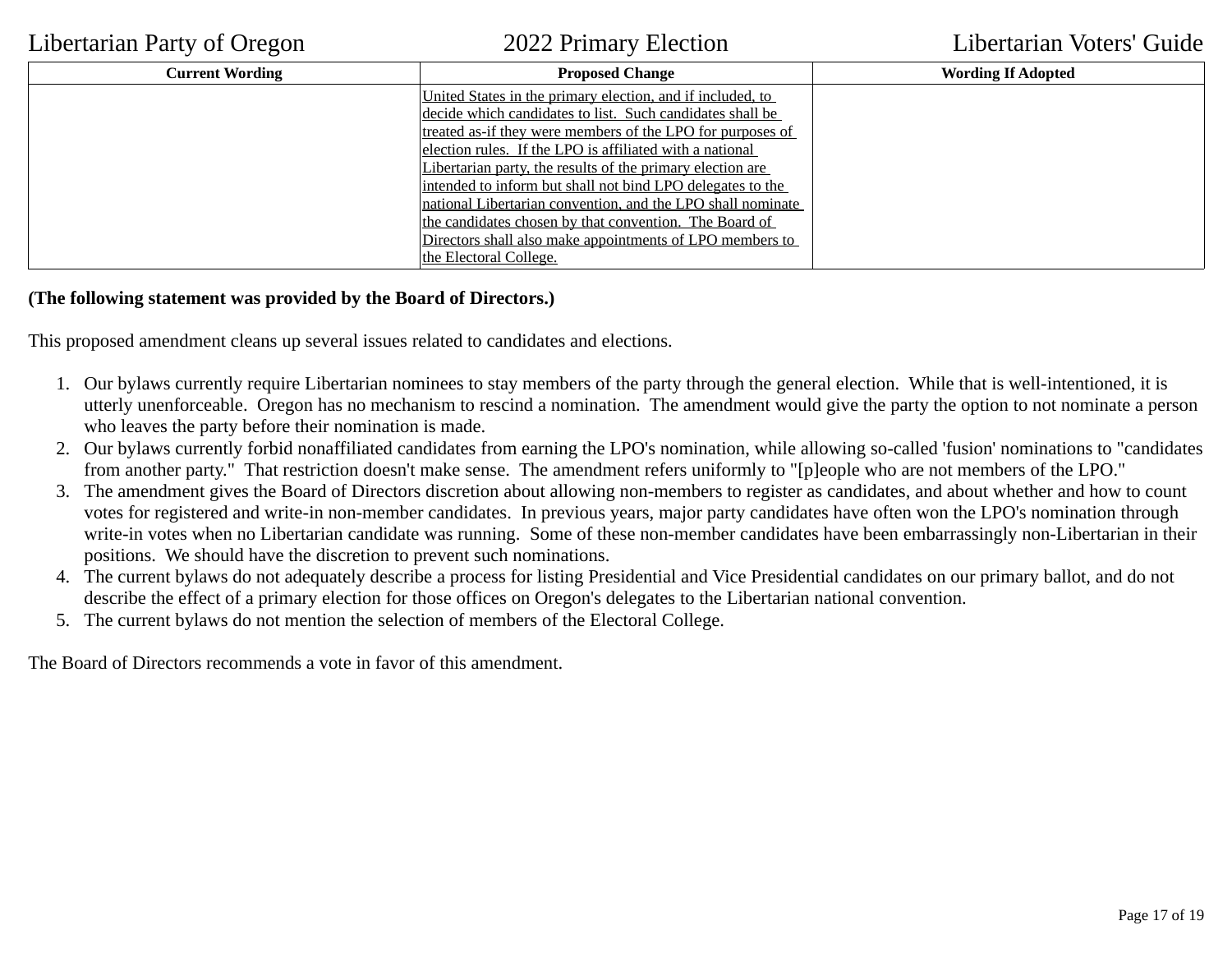## **Proposal #7: Electronic Meetings**

Text of proposed change: Amend the Libertarian Party of Oregon Constitution and Bylaws by modifying Article 12 to move the existing text to a section captioned "Choice of Authority" and appending a new section captioned "Remote Meetings" with the following content:

Remote attendance at meetings of any body of the LPO is permitted, provided that continuous audio is available. Business may be conducted by written electronic communication according to a policy adopted by the board of directors.

| <b>Current Wording</b>                                                                                                                                                    | <b>Proposed Change</b>                                  | <b>Wording If Adopted</b>                                                                                                                                                                                |
|---------------------------------------------------------------------------------------------------------------------------------------------------------------------------|---------------------------------------------------------|----------------------------------------------------------------------------------------------------------------------------------------------------------------------------------------------------------|
| Article 12 – Parliamentary Authority                                                                                                                                      | Article 12 - Parliamentary Authority                    | Article 12 - Parliamentary Authority                                                                                                                                                                     |
| Each body of the LPO may adopt or change the parliamentary $\left  \underline{\text{Sec}} \ 1$ : Choice of Authority<br>authority they use to operate by two-thirds vote. | authority they use to operate by two-thirds vote.       | Sec 1: Choice of Authority<br>Each body of the LPO may adopt or change the parliamentary Each body of the LPO may adopt or change the parliamentary<br>authority they use to operate by two-thirds vote. |
|                                                                                                                                                                           | <b>Sec 2: Remote Meetings</b>                           | Sec 2: Remote Meetings                                                                                                                                                                                   |
|                                                                                                                                                                           | Remote attendance at meetings of any body of the LPO is | Remote attendance at meetings of any body of the LPO is                                                                                                                                                  |
|                                                                                                                                                                           | permitted, provided that continuous audio is available. | permitted, provided that continuous audio is available.                                                                                                                                                  |
|                                                                                                                                                                           | Business may be conducted by written electronic         | Business may be conducted by written electronic                                                                                                                                                          |
|                                                                                                                                                                           |                                                         | communication according to a policy adopted by the board of communication according to a policy adopted by the board of                                                                                  |
|                                                                                                                                                                           | directors.                                              | directors.                                                                                                                                                                                               |

**(No statements were submitted regarding this proposal.)**